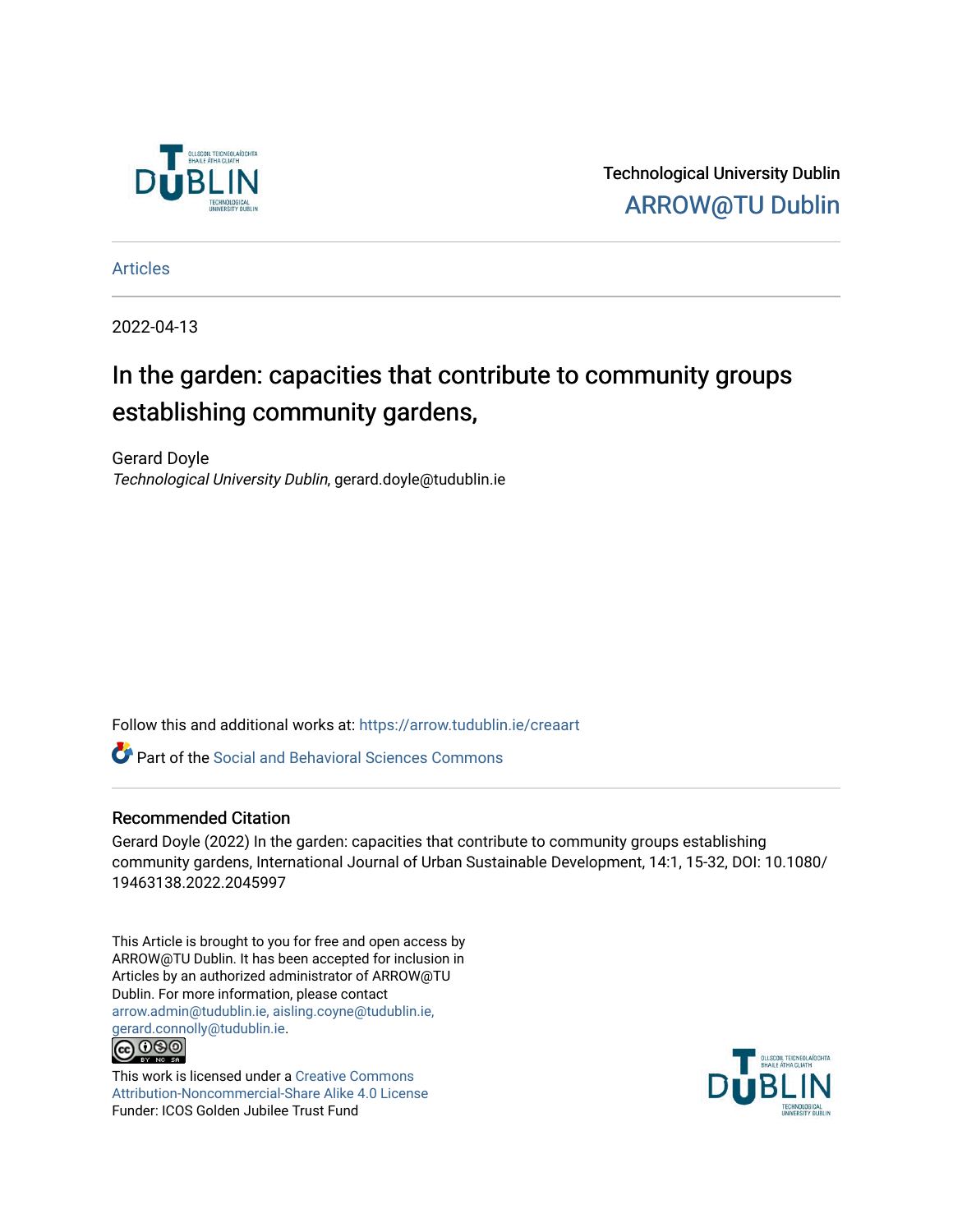# **In the Garden: Capacities that contribute to community**

# **groups establishing community gardens**

Author: Dr Gerard Doyle, TU Dublin

# **Abstract**

Based on case studies in Dublin, Ireland, this paper examines the motives for individuals to establish community gardens therein. The paper also outlines the capacities required for community groups to successfully establish and sustain community gardens in Ireland. These capacities include the involvement of individuals with a range of expertise, the presence of supportive community groups/organisations and state agencies, and access to resources, including land. The research findings, detailed in this paper, indicate that community gardens in urban settings encounter a number of challenges, including the absence of a mechanism for community groups to access land. The article provides a framework for community groups and community organisations to develop community gardens.

Key words: capacity, collaboration, community gardens, expertise, tenure.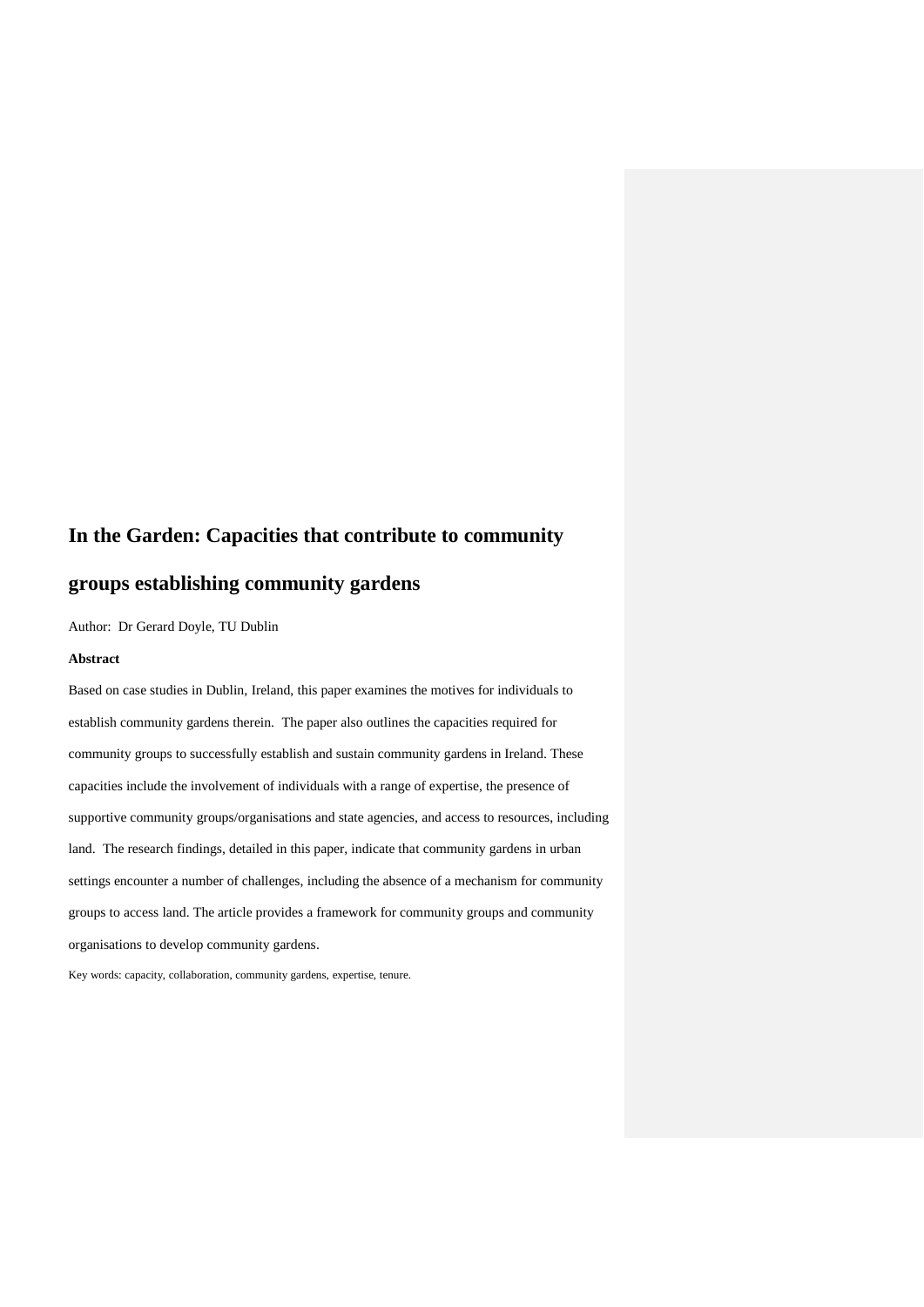#### **Introduction**

Community gardens contribute to addressing a range of environmental, economic, and social issues facing urban communities across the globe (Keeney 2000; Clavin 2011; McIvaine-Newsad and Porter 2013). The community gardens tend to be dependent on people with limited resources, power, and ability to influence others (Middlemiss and Parrish 2010). Furthermore, community gardens are developed by committed individuals, who commit their time on a voluntary basis (Teig et al. 2009). However, they consistently encounter numerous challenges including lack of support from local people and difficulties in securing funding and land (MacNeela 2008). Notwithstanding these challenges, academics, policy makers, and practitioners are increasingly interested in the role community gardens can play in the transition to more sustainable communities (Kingsley et al. 2019; MacNeela 2008). Although there has been extensive research on the benefits of and motives for the establishment of community gardens, limited research has been conducted into the factors required for their establishment (Ghose and Pettygrove 2014). Evans and Kantrowitz (2004) use social capital to refer to the ways in which capacity building in a community contributes to action. However, restricting capacity to social capital is overly constraining. There are other 'capacities' which can be employed (Middlemiss and Parrish 2010). For instance, Robbins and Rowe (2002) say community capacity is linked to resource availability. In relation to community regeneration, Healey et al. (2003) outline the importance of developing institutional capacity which they define as the power of civil society as well as the disposition to form alliances to achieve aims (Healey et al. 2003). And, in terms of decision making, Healey et al. (2003) say capacity building relates to the act of enabling people to participate in democratic processes.

The paper examines the capacities required for the establishment and sustainability of community gardens in Ireland by focusing on community gardens in Dublin city. The paper is also concerned with the motivations for citizens to establish community gardens.

**Formatted:** Font color: Red

Page 2 of 40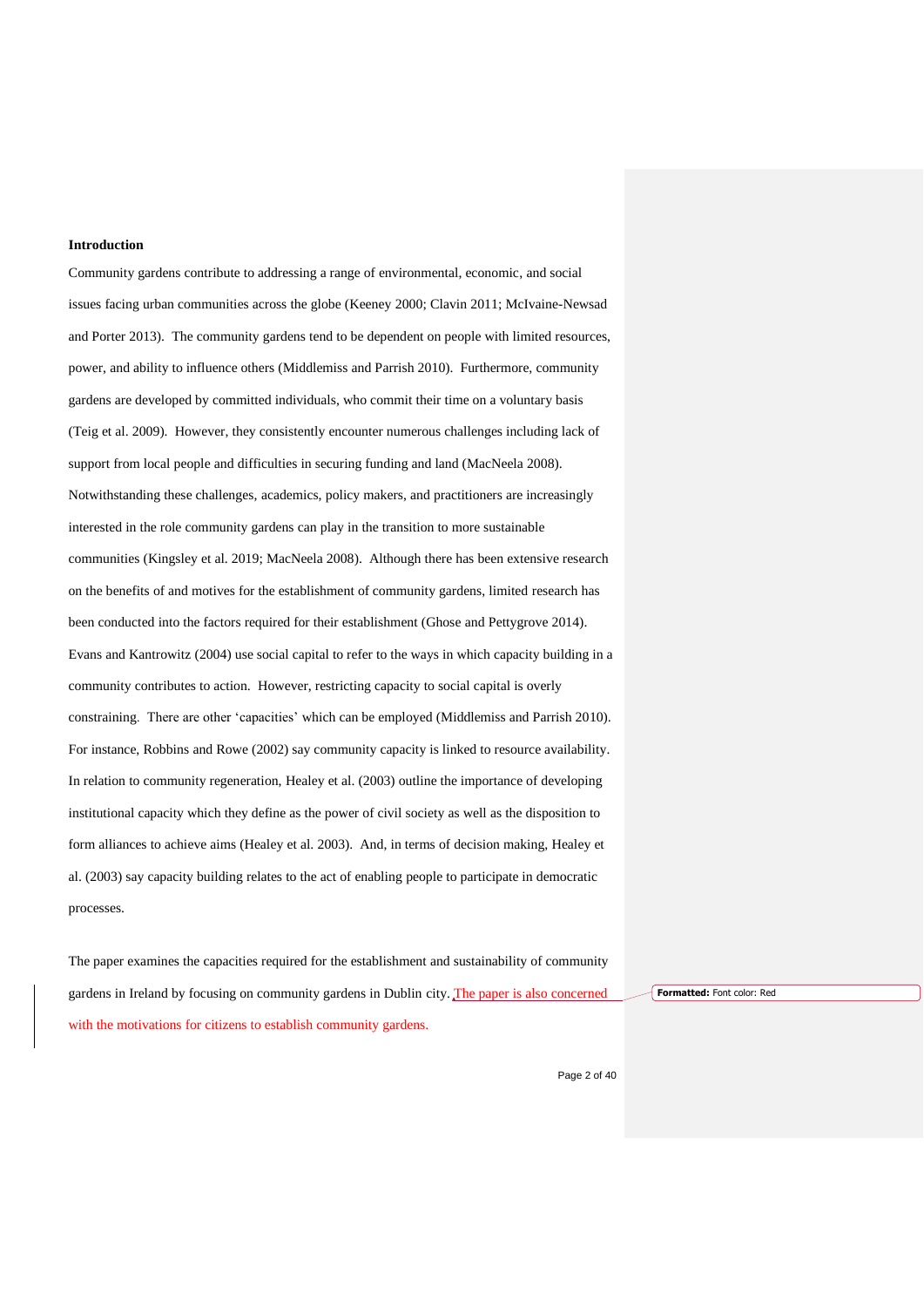The core questions being addressed are:

To what extent does Middlemiss and Parrish's (2010) conceptual and theoretical framework explain the capacities required to establish community gardens? What are the capacities required to establish and maintain community gardens? What are the challenges encountered in the formation and maintenance of community gardens? What motivates citizens to establish community gardens in Ireland?

The second section outlines the literature review undertaken for this study, while the third section details the methodology involved in the research. The penultimate section details the research findings, while the final section of the paper contains the discussion and conclusion.

#### **Literature review**

#### *Concepts*

*Community gardens*

In relation to community gardens, the term 'community' refers to a group of individuals who collaborate to develop and maintain a garden in an urban setting (Jacob and Rocha 2021).

There are a number of descriptions of what constitutes a community garden (Guitart et al*.* 2012). The American Community Gardening Association (ACGA) considers a community garden to be a tract of land cultivated by a group of people (Teig et al*.* 2009). The shortcoming of this definition is that it does not specify characteristics relating to governance, control, or access. Unlike the ACGA definition, Ferris et al*.* (2001) define community gardens in terms of their collective ownership, control, and access. This approach has the advantage of distinguishing community gardens from private gardens (Ferris et al. 2001).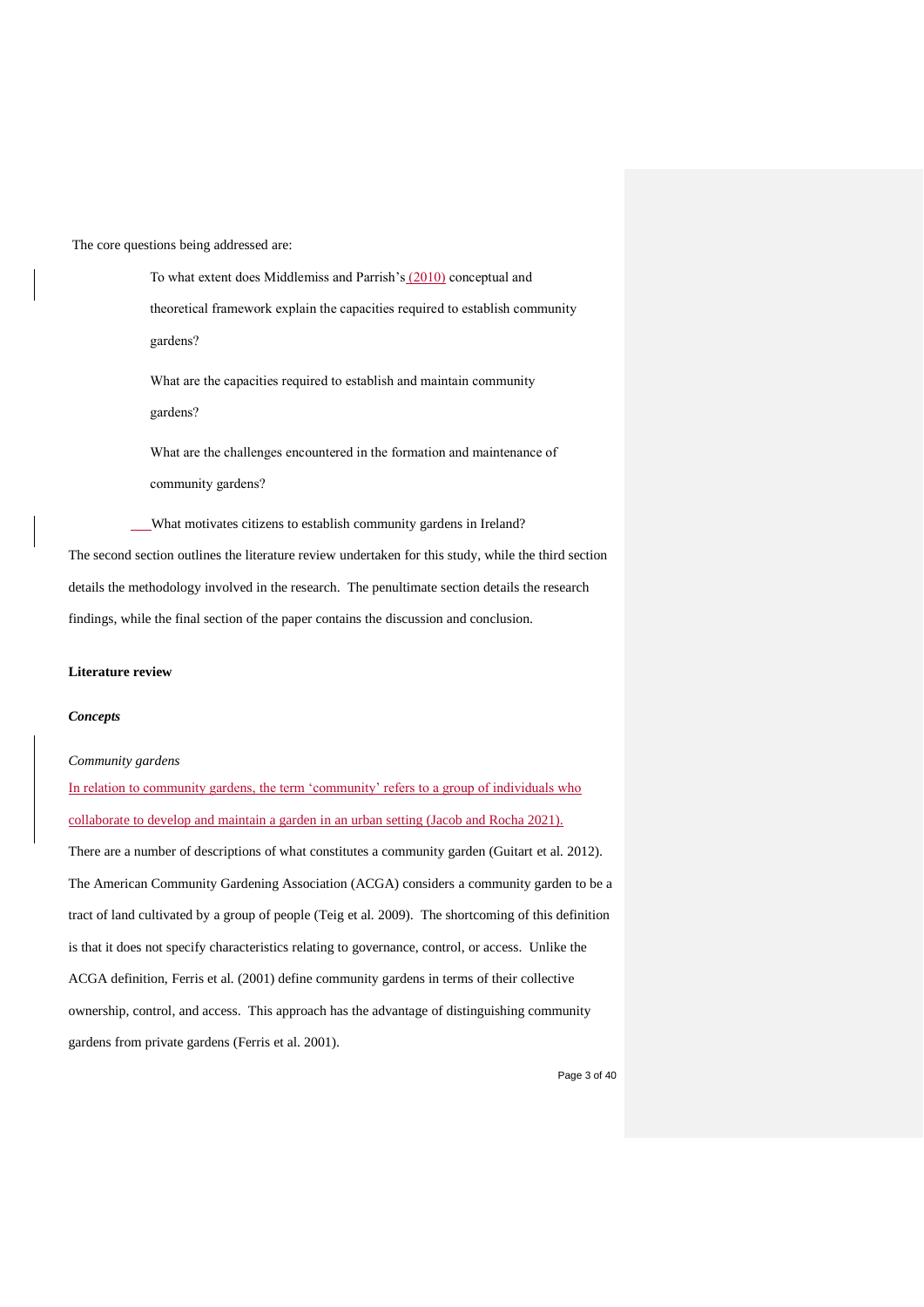Eizenberg (2012) proposes an alternative perspective which views community gardens as the manifestation of the commons in an urban setting. Some academics and community garden activists view community gardens as a means to contest private ownership of land, develop alternative forms of land ownership, and to challenge the dominant neo-liberal model of urban development (Levkoe 2011; Traveline and Humold 2010). This perspective fails to consider the diverse motivations for establishing community gardens and the peripheral role that they can play in challenging the dominant model of urban development (Aptekar 2015).

Stocker and Barnett (1998) devised a typology which divides community gardens into three categories. The first category is a group of individual plots often referred to as allotments. The second is gardens which are governed by institutions that use gardening as a means of realising their objectives. The third category is collectively organised gardens that are accessible to and benefit the public. This framework is useful in contextualising the wide array of community gardens in Ireland.

Finally, Ferris et al. (2001) named eight different types of community gardens: leisure gardens; early education and school gardens; gardens targeting marginalised groups; therapy gardens; neighbourhood spaces; gardens promoting biodiversity; commercial-orientated gardens; and demonstration gardens. In relation to community gardens, the term 'community' refers to a group of individuals who collaborate to develop and maintain a garden in an urban setting (Jacob and Rocha 2021).

#### *Capacity*

Cohen (1993) defines capacity as an individual's ability or competence to complete a task. Evans and Krantowitz (2004) critiques the above definition as not taking into account the context in which the individuals live. Indeed, the capacity to undertake actions is linked to the strength of social networks within a community (Evans and Kantrowitz 2004). Wang et al. (2012) broadens the understanding of the concept to include the level of strategic capacity within community

Page 4 of 40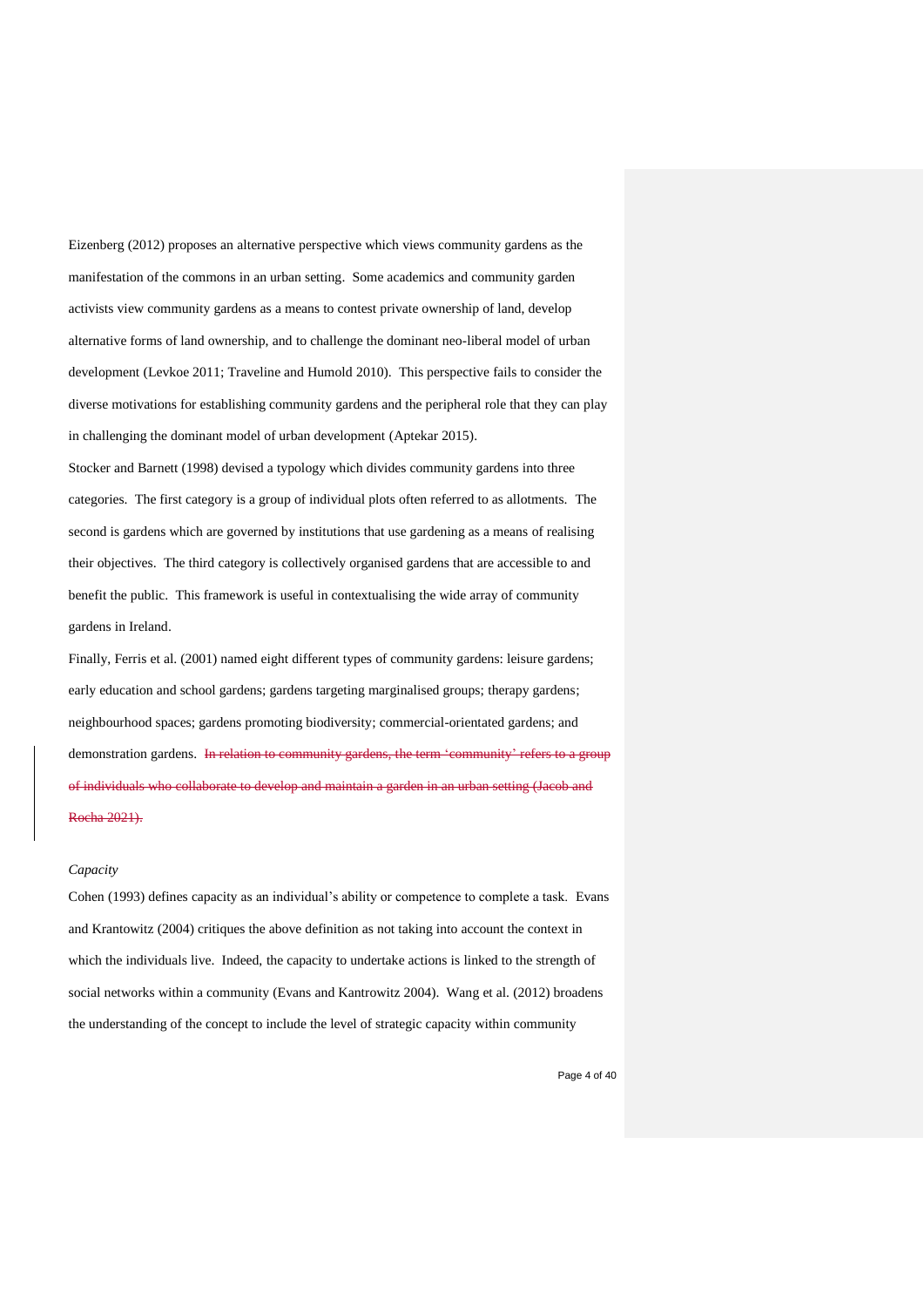organisations which can address the lack of resources within a community. Middlemiss and Parrish (2010) combine the individualistic and collectivist focus of the above definitions. In doing so, the concept of capacity refers to the ability of members of a community, or indeed the community, itself to make changes by the ability of members of a community, or indeed the community itself, to make changes by harnessing the individual or collective resources at their disposal (Middlemiss and Parrish 2010).

#### *Motivations for establishing community gardens*

The founders of community gardens have different motivations for establishing them (Guitart et al. 2012). Community gardens provide a mechanism for communities to have more control of the development of the physical space associated with their neighbourhood (Irvine et al. 1999). Research conducted in the USA identifies gardeners joining community gardens for social reasons, including meeting people from different ethnic backgrounds, and making new friends (Teig et al*.* 2009). Glover et al*.* (2005) cite other social objectives, such as strengthening the capacity of the community to address local issues.

Nettle (2010) identifies motivations that benefit the individual, such as opportunities to engage in physical activity to improve health, and shared benefits such as fostering community engagement, growing food for distribution among members, and promoting a culture of self-reliance. Research identifies that community gardens can be started to stimulate contact with nature (Stocker and Barnett 1998), reduce the incidence of food poverty (Holland 2004), and increase biodiversity (Nettle 2010). It would seem from the above that social and educational objectives take precedence over food production. However, another perspective is that community gardens can contribute to raising awareness of food provenance, tackling passive consumption of massproduced food and connecting citizens back to growing food (Hill 2011). Challenging the neoliberal system is the primary reason for a cohort of individuals becoming active in community gardens (Eizenberg 2012).

Page 5 of 40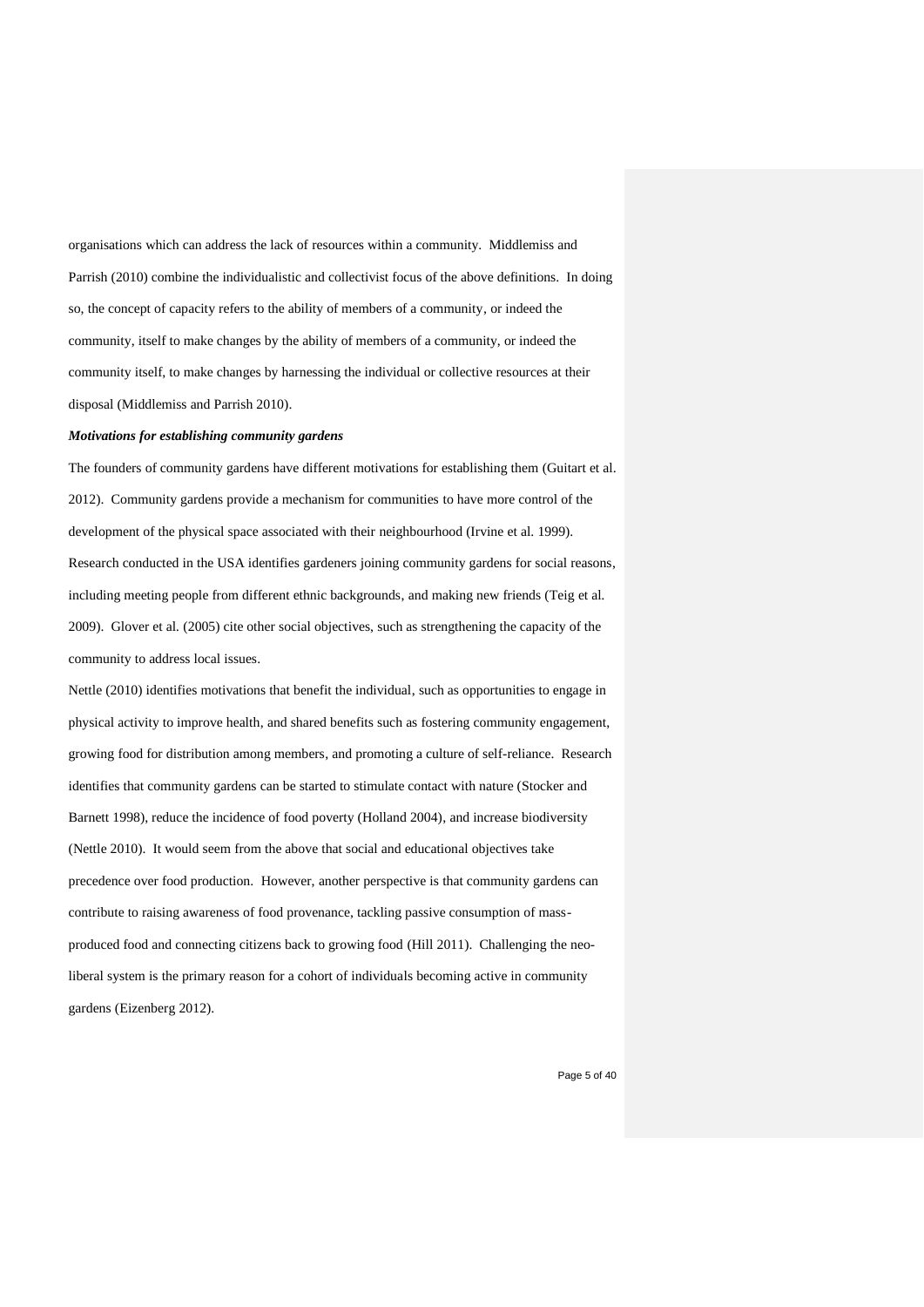#### *Capacities required for community gardens*

Community gardens tend to be dependent on people with limited resources and restricted ability to influence others (Middlemiss and Parrish 2010). However, there are examples of community gardens located in affluent neighbourhoods (Horst et al. 2017). They tend to be driven by a small cadre of volunteers who generally give a lot of their time and resources to the development of such initiatives (Seyfang 2007). Indeed, these individuals tend to be highly motivated and committed gardeners who provide the continuity necessary to sustain the community garden (Follman and Viehoff 2015). In relation to interaction between members, Shah (1996) points to the following:

- Successful community organisations, including co-operatives, are concerned with ensuring inclusivity of interaction which contributes to members' allegiance to their respective organisation
- The importance of nurturing relationships between the leadership and the membership as this reinforces the effectiveness of the community organisation
- Leadership is seeking to generate additional benefits for the membership

Furthermore, the leadership are predominately experienced gardeners who are willing to pass on their knowledge to less experienced community garden members (Follman and Viehoff 2015). The leadership also need to have the capacity to resolve conflict, promote inclusive interaction, and establish effective governance structures (Jacob and Rocha 2021). Conflicts can arise if different visions for a community garden are not accommodated within the governance structure (Aptekar 2015). If the conflict associated with prioritising one or more visions over others is not mediated, this can have a detrimental impact on the longevity of the community garden (Jacob and Rocha 2021).

Page 6 of 40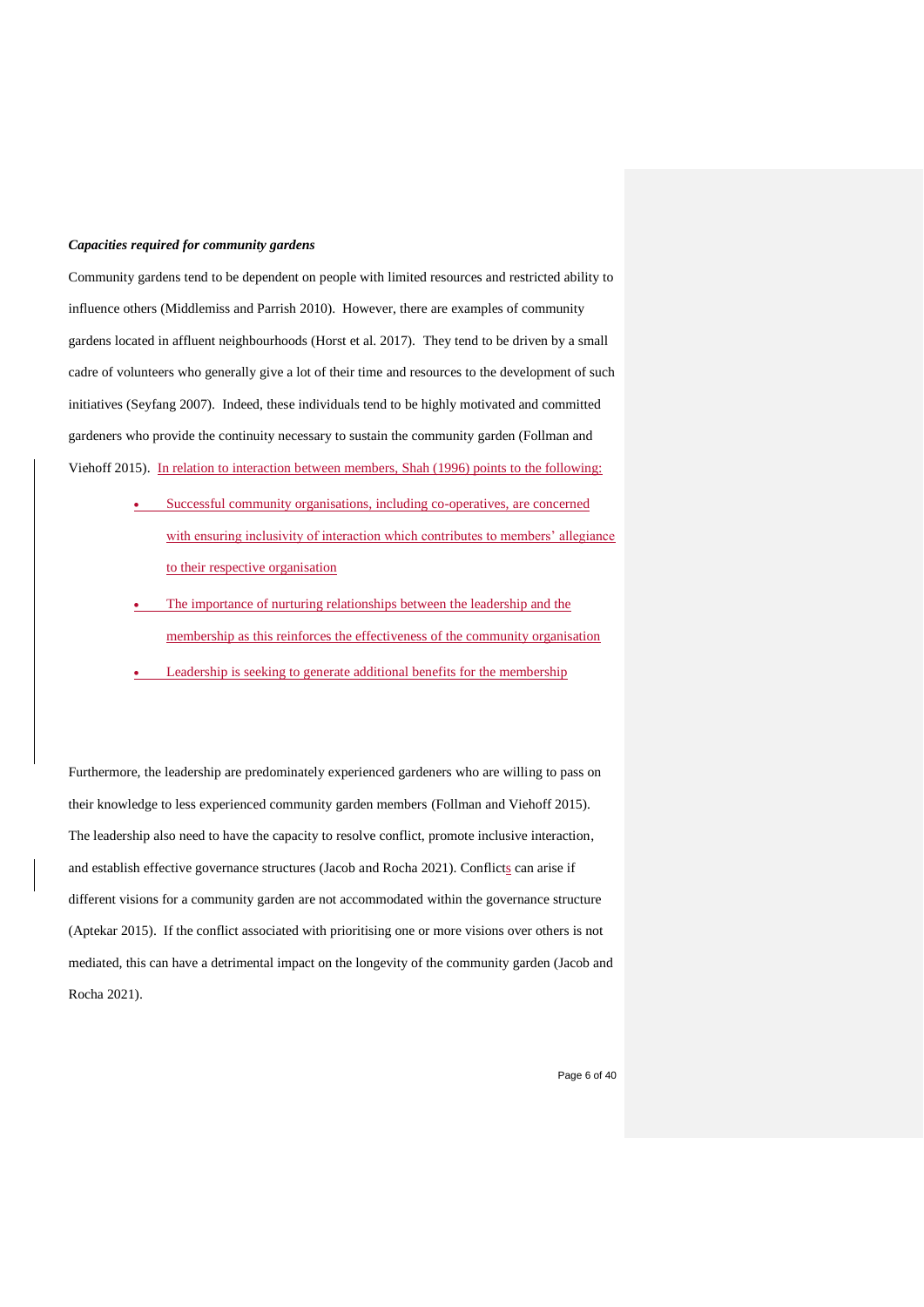Thus,the core group needs to widen the membership beyond the initial core enthusiasts so that the community garden can be developed (Certomà and Tornaghi 2015) Personalised recruitment processes and personal appeals can be effective at recruitment (Wesener et al. 2020). The recruitment strategy and maintenance in participation is brought about by an association and appreciation of a place – whether this is an affinity to a neighbourhood or attachment to a specific attribute in a place (Hoffman and High-Pippert 2010).

The leadership of community gardens need to be able to effectively engage with local authorities and other state agencies in order to secure land, on favourable terms and funding (Fox-Kämper et al. 2018). In addition, community gardens need to have access to administrators who can undertake administrative tasks such as drafting reports to funders and local authorities (Jacob and Rocha 2021). The establishment of governance structures is an essential task (Jacob and Rocha 2021). Support needs to be sourced from support agencies if the leadership do not have the capacity to complete this important task. The presence of community organisations and supportive state and local development institutions can contribute to a range of barriers being overcome in the development of community gardens (Bromage, Santilli, and Ickovics 2015). Strong relationships with community organisations and state agencies can lead to them either directly performing the role of animator of community gardens or providing funding for communities to secure the necessary expertise (Jacob and Rocha 2021; Walker et al*.* 2007). Positive relationships with residents where the respective community garden is based is considered important for gaining support for the community garden (Bromage, Santilli, and Ickovics 2015).

Community gardens need to secure land with good quality soil (Wesener et al. 2020). Horst et al. (2017) consider that the lack of permanent land tenure is a barrier to communities establishing community gardens. They also identify that land which is allocated to community gardens is often deemed a temporary use of land, which is a better use than the land being left vacant (Horst et al. 2017). However, community gardens based on vacant sites have little security from replacement

Page 7 of 40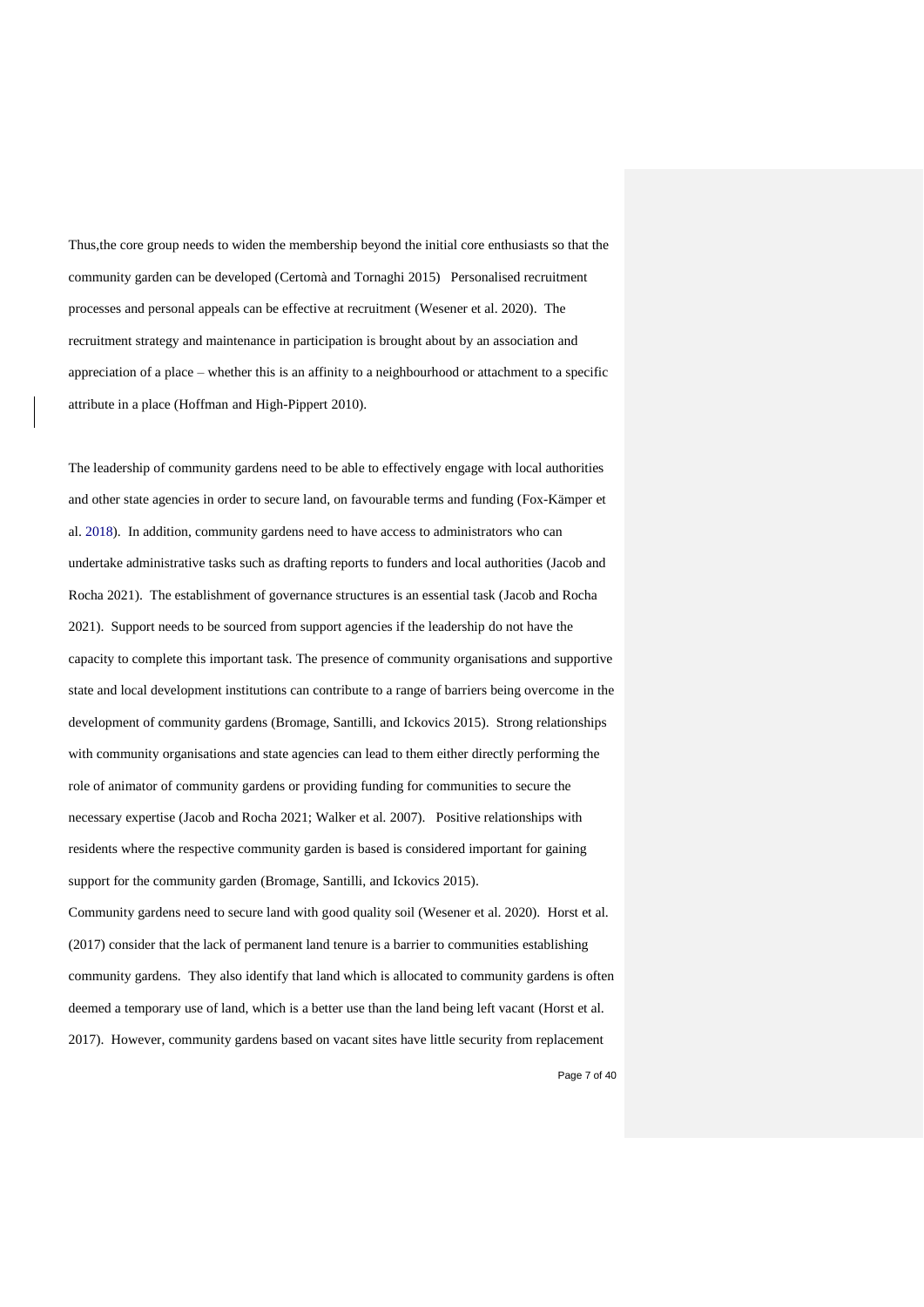by other uses (Horst et al. 2017). With regard to securing land and start-up capital, local authorities perform a critical role in the establishment of urban community gardens (Holland 2004). Some communities are not in a position to access land necessary to initiate and successfully establish community gardens due a deficit in expertise (Hope and Alexander 2008). To address this deficit, particularly in less affluent areas, the assistance of local authorities is necessary (Holland 2004). However, the compartmentalisation of local authorities can make it difficult for community groups, particularly those without the relevant expertise, to access effective supports from local authorities or municipalities (Hope and Alexander 2008). With the retrenchment of the state, there is less funding for local authorities to resource communities to establish community gardens (Jermé and Wakefield 2013). A high level of trust of community projects and state institutions within communities contributes to communities becoming more receptive to the development of social enterprises with an environmental focus, including community gardens (Walker et al. 2010). The above capacities need to be in place for community gardens to be established and become sustainable (Kirwan et al. 2013). In an Irish context, research on urban cultivation in Ireland has tended to focus on the individual allotment (Corcoran et al. 2017). Ireland has been characterised by a growth in community gardens since the mid-2000s (Murtagh 2010). The country's economic downturn in 2009 led to the growth in the number of community gardens (Murtagh 2010). Indeed, the economic downturn led to the availability of vacant tracts of land to locate community gardens, land which had

originally been earmarked for either residential or commercial development. However, tension exists between civil society groups requiring land to locate community gardens and the demand among entrepreneurs for capitalist development (Corcoran et al. 2017).

In addition, local authorities have to balance the community benefits that accrue from community gardens with the requirement of generating financial returns from the sale of public land for development (Lennon and Moore 2019).

Page 8 of 40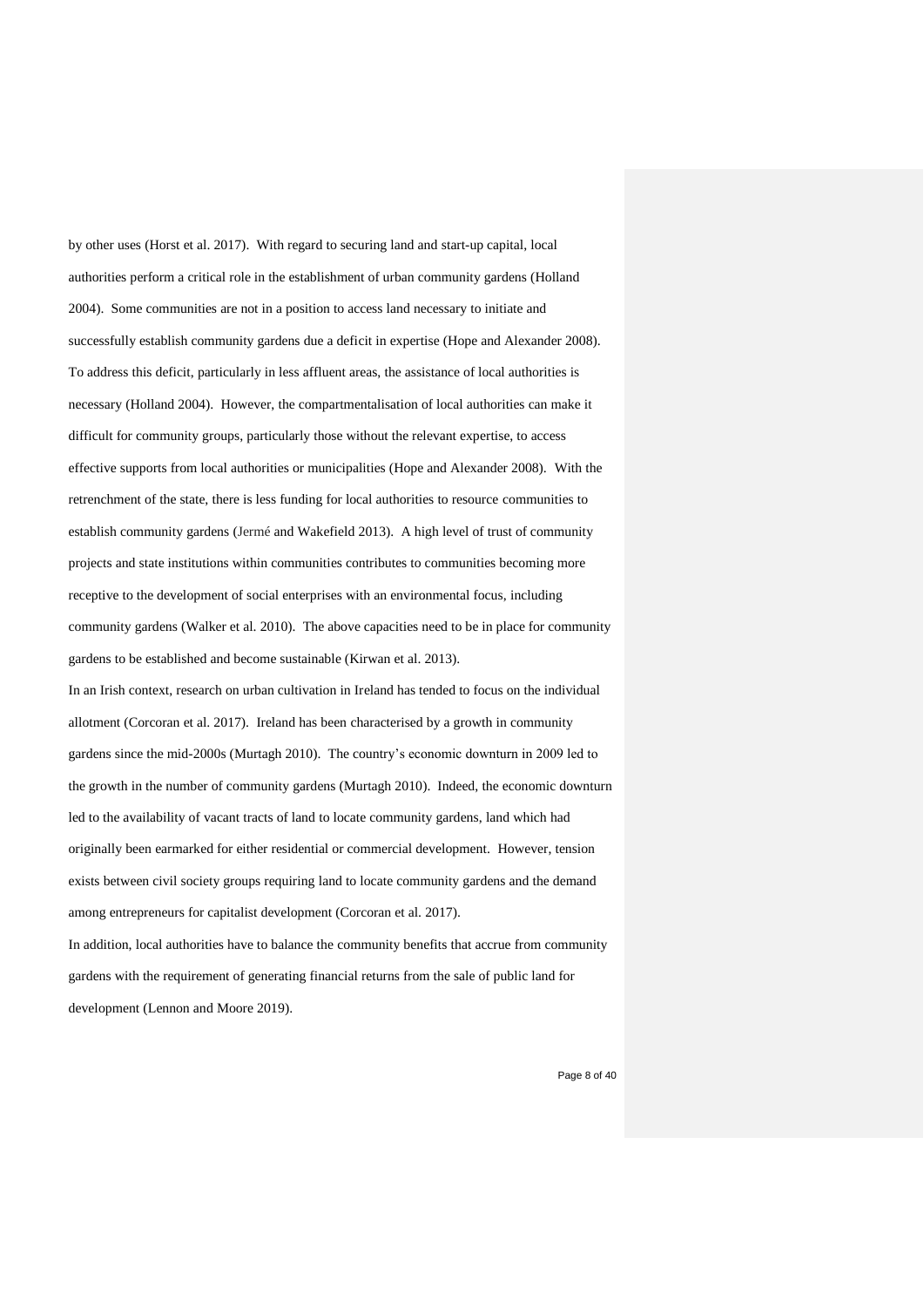Local authorities perform a critical role in supporting the development of community gardens (Ricketts Hein and Watts 2010). In particular, local authority staff can act as promoters in securing local authority land for community gardens (Ricketts Hein and Watts 2010). The increase in unemployment, associated with the economic downturn, resulted in an increased number of individuals who had time to volunteer in a community garden (Murtagh 2010). Corcoran, Kettle and O'Callaghan (2017) question whether the cohort of individuals who became involved in community gardens as a result of losing their jobs view their involvement as a stop gap until there is an upturn in the economy or, alternatively, as a sustainable activity in their lives. However, community gardens require expert gardeners and the leadership needs to operate inclusively (Joyce and Warren 2016). Finally, civil society organisations in Ireland support the development of community gardens (Murtagh and Ward 2011).

#### *Challenges in establishing community gardens*

Poor soil is identified as a significant obstacle in developing a community garden (Ruysenaar 2013). The challenges community gardens face can be divided into those that emanate internally and those that come from the external environment (Wesener et al. 2020). In relation to the former, the following challenges are identified:

- Absence of experienced gardeners (Fox-Kämper et al. 2018)
- Loss of volunteers (Drake and Lawson 2015)
- Failure to acknowledge different visions for a community garden emanating within the membership (Apketar 2015)
- Inability or unwillingness to promote constructive social interaction (Fox-Kämper et al. 2018)
- Unresolved conflict (Wesener et al. 2020)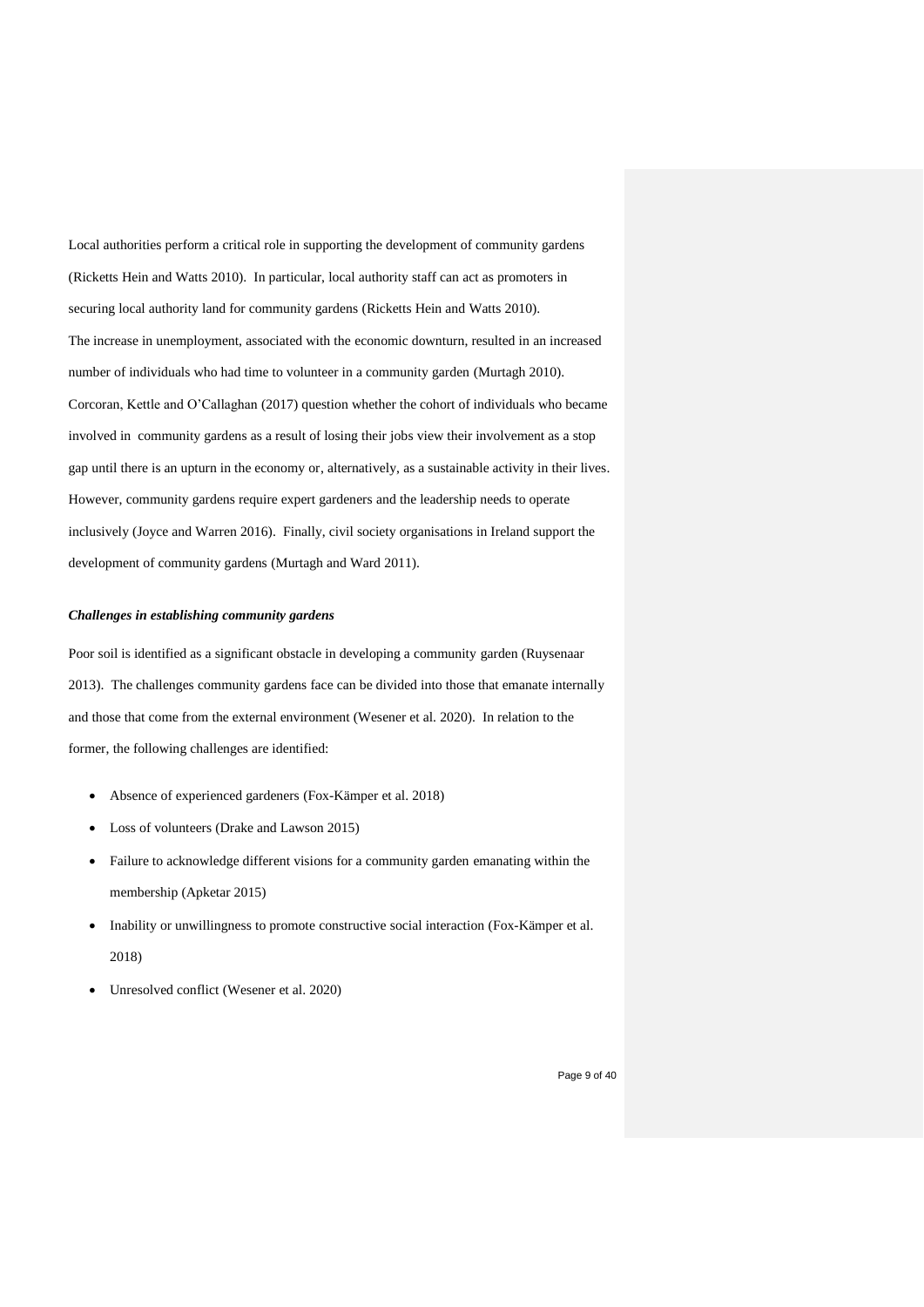- Absence of expertise to establish an effective system of governance (Jacob and Rocha 2021)
- Inability of community leaders to forge relationships with key officials within local authorities (Wesener et al. 2020)

Challenges arising from outside of community gardens:

- Utilities not connected to community gardens (Wesener et al. 2020)
- Absence of appropriate and sufficient funding to obtain materials and equipment (Fox-Kämper et al. 2018)
- Dearth of support agencies responsible for supporting the establishment and development of community gardens (Wesener et al. 2020)
- Residents of the neighbourhood either unsupportive or hostile to the community garden (Fox-Kämper et al. 2018)
- Local authorities not amenable to allocating land to community gardens (Wesener et al. 2020)
- Land management policies influenced by neo-liberalism (Certomà and Tornaghi 2015)

According to Okvat and Zautra (2011), accessing suitable land, acquiring sufficient volunteers, and sourcing leadership are the key challenges encountered by urban communities striving to establish community gardens. In spite of the above challenges, there is growing interest in academic, community, and policy making sectors of the role that communities can play in the transition to more sustainable societies (MacNeela 2008). Therefore, an examination of the capacities critical to the implementation of successful community gardens could assist communities to have a clear understanding of the resources required for their formation and for policy makers to provide the specific resources and supports required for their development (Jackson 2005).

Page 10 of 40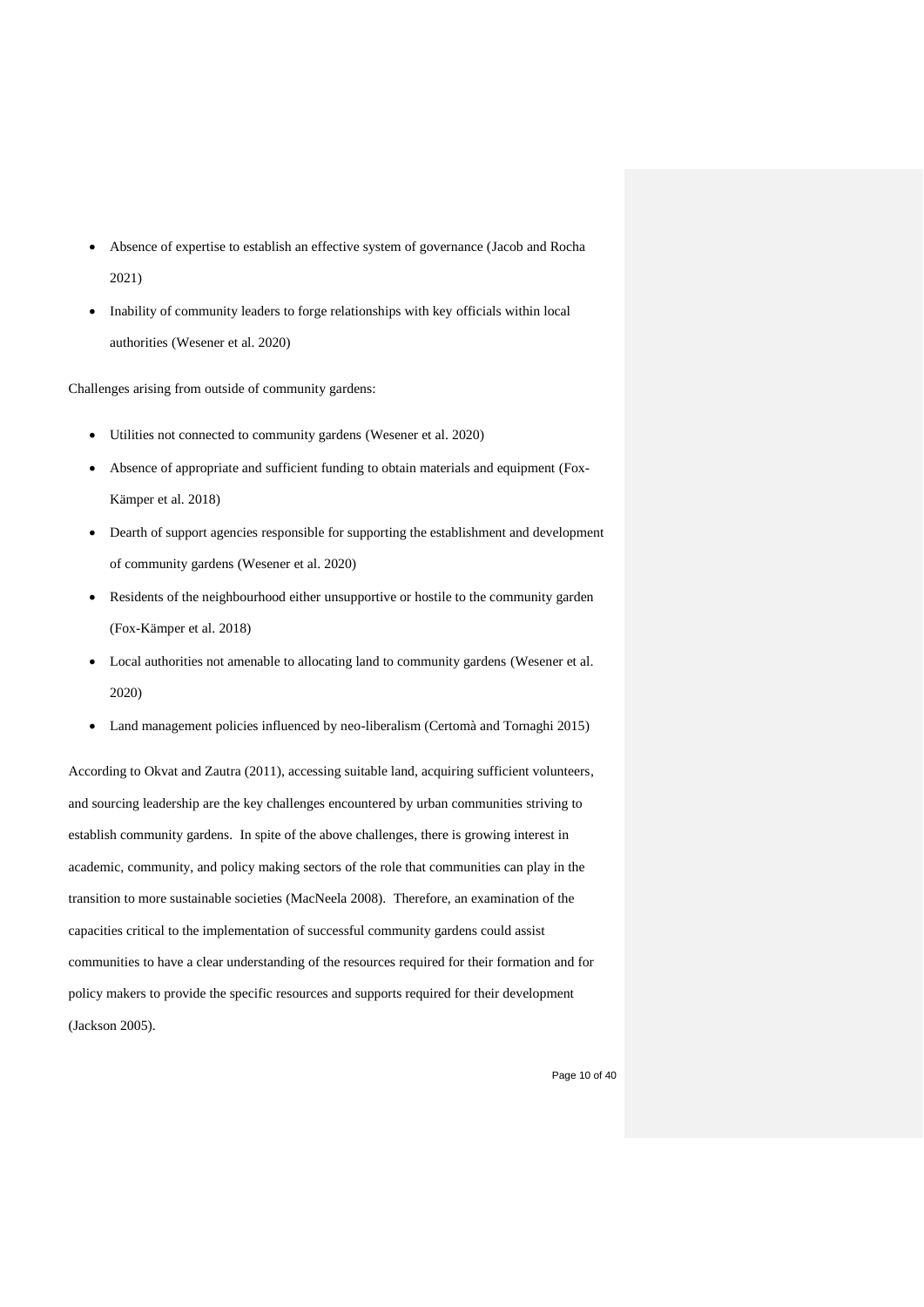#### **Methodology**

#### *Conceptual and theoretical framework*

A conceptual and theoretical framework is employed which encompasses individual, structural, cultural, and infrastructural capacities that are interlinked (Middlemiss and Parrish 2010). The first is individual capacity. Middlemiss and Parrish (2010) define individual capacity as the resources held by individuals within a community. Resources comprise three components: (i) the understanding individuals have of sustainability issues, (ii) their willingness to act, and (iii) the skills they possess to act. Middlemiss and Parrish (2010) assert that an individual's social context shapes their capacity to initiate social enterprises. However, their enthusiasm can often lead to them becoming 'burnt out', and isolated from other residents in the community who do not share their passion for community gardens (Middlemiss and Parrish 2010).

The second is the structural capacity of a community. This focuses on the culture and values pertaining to organisations within a community that have an influence over communities' efforts to implement social enterprises with an environmental focus (Middlemiss and Parrish 2010). Politicians are included in this category. The third is infrastructural capacity. This refers to the stock of infrastructure that is present in communities which is conducive to the drive to promote sustainability (Middlemiss and Parrish 2010). Some communities have infrastructure which makes them more conducive to the establishment of community gardens.

Cultural capacity refers to the level of commitment and openness to sustainability that exists within a community (Middlemiss and Parrish 2010). It is influenced by the historical context towards sustainability within a community.

To conclude, the research will examine the extent to which individual, structural, infrastructural, and cultural capacities explain the research findings detailed in the results section below. Figure 1 should be inserted here.

Page 11 of 40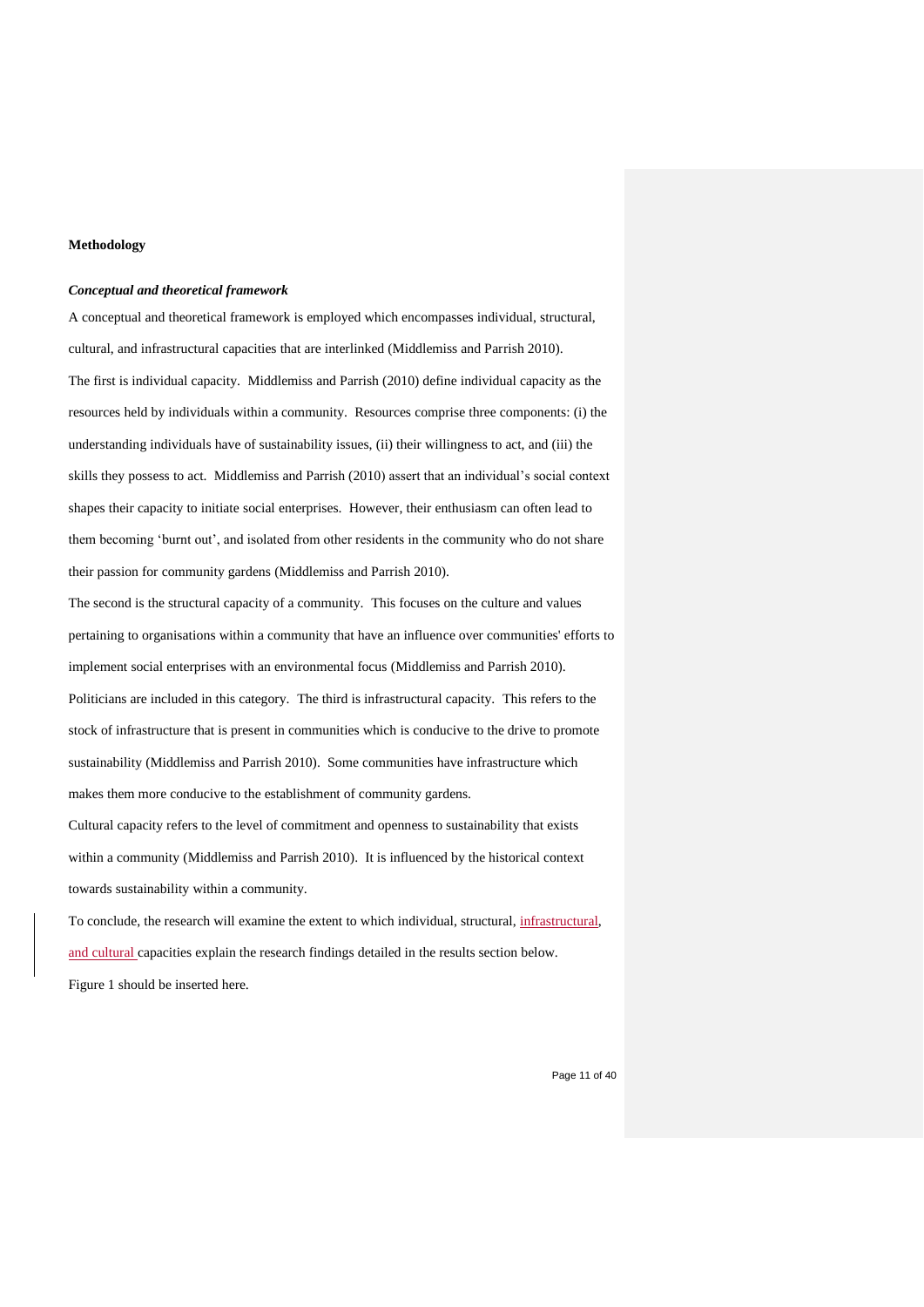# *Case selection*

1

Four community gardens were selected in the Dublin city area for this article. Social class in Ireland has a profound impact on people's economic and social well-being (Breen et al. 1990). The *Pobal* HP deprivation<sup>1</sup> index deems electoral divisions (EDs)<sup>2</sup> that score between -20 and -30 as being very disadvantaged, between -10 and -20 as being disadvantaged, and between 0 and -10 as being marginally disadvantaged (marginally below average).

Hence, the community gardens were selected on the basis of their socio-economic profile. The four community gardens selected are:

- Santry Community Garden located in a municipal park on Dublin's northside in an ED categorised as being affluent, according to the *Pobal* HP deprivation index
- Sitric Community Garden, a small community garden in Dublin's north inner city, in an ED categorised as socio-economically marginally above average
- Ballymun Muck and Magic Community Garden in Ballymun on Dublin's northside, in an ED categorised as being disadvantaged

<sup>&</sup>lt;sup>1</sup> The index provides a method of measuring the relative affluence or disadvantage of a particular geographical area using data compiled from various censuses. A score is given to an area based on a national average of zero and ranging from approximately -40 (being the most disadvantaged) to +40 (being the most affluent)

<sup>&</sup>lt;sup>2</sup> Electoral Divisions (EDs) are the smallest legally defined administrative areas in the State for which Small Area Population Statistics (SAPS) are published from the Census. http://census.cso.ie/censusasp/saps/boundaries/eds\_bound.htm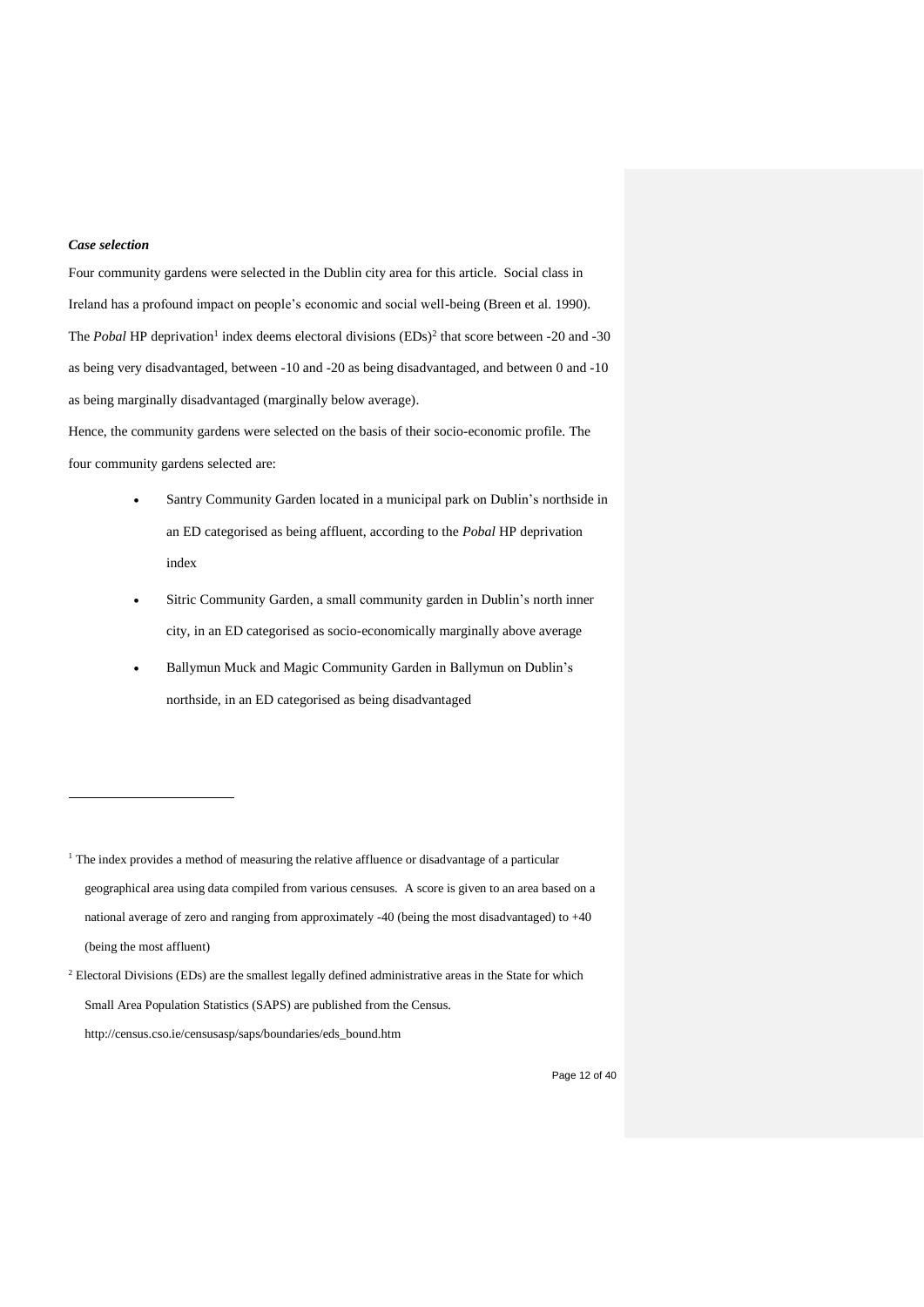• Cherry Orchard Community Garden in Cherry Orchard in Dublin's south west, in an ED categorised as being disadvantaged

#### Insert Table 1

## *Methods*

1

Semi-structured interviews were held with nine key individuals who were gardeners associated with the four community gardens, and with eight individuals working for either civil society organisations or local authorities that provided supports and resources to the four community gardens. The list below outlines the number of individuals interviewed from particular civil society organisations or local authorities.

- Two staff members of Ballyfermot Chapelizod Partnership
- A staff member of An Taisce<sup>3</sup>
- Two staff members of two civil society support organisations. One supported the establishment of Cherry Orchard Community Garden, the other provided assistance during the development phase of the Ballymun Muck and Magic Community Garden
- A senior official of Fingal County Council
- A senior official of the Parks Services of Dublin City Council
- An elected member of Dublin City Council who assisted in the formation of a number of community gardens in Dublin

<sup>&</sup>lt;sup>3</sup> An Taisce is a charity which aims to conserve Ireland's natural environment and built environment.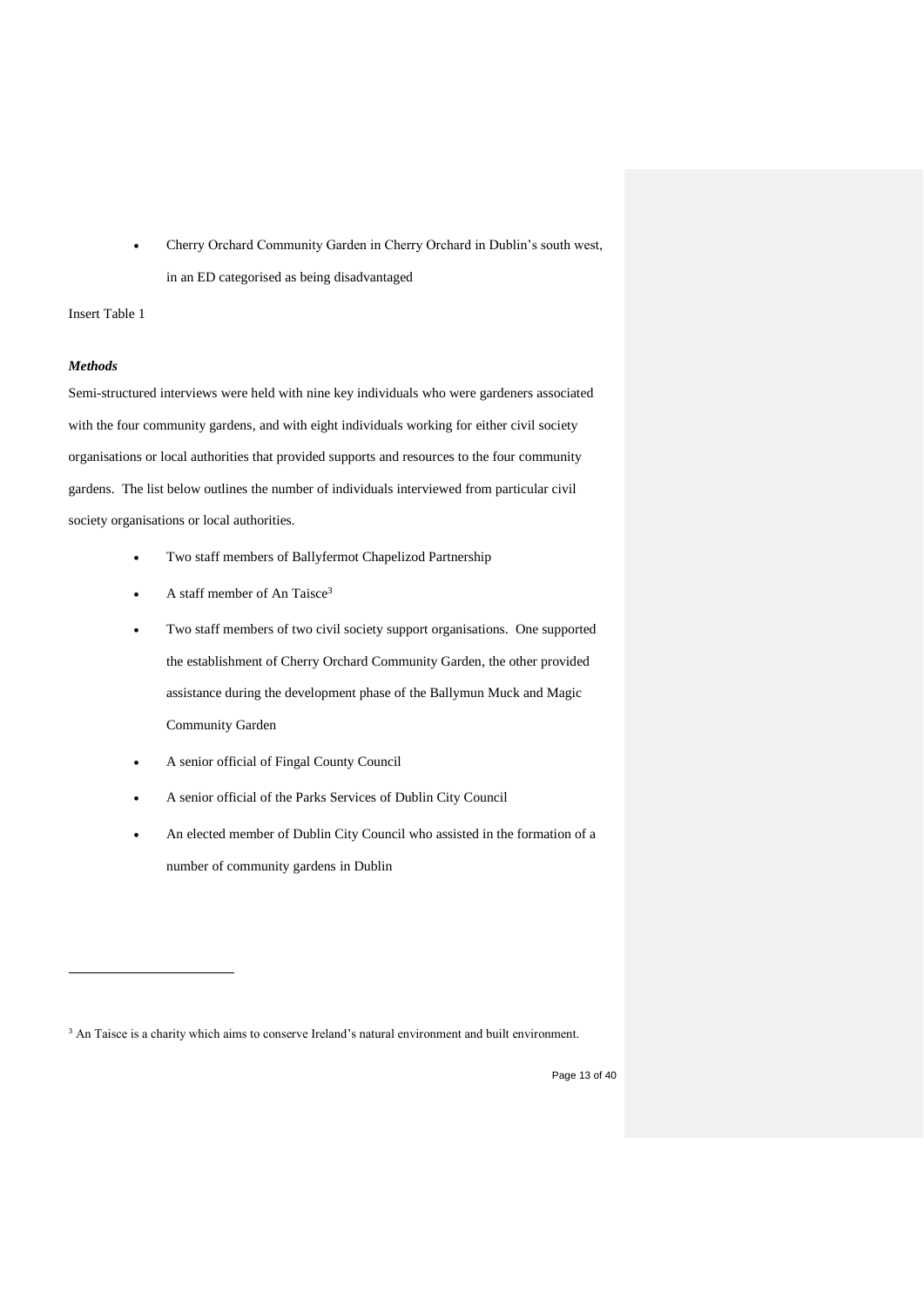Focus groups were held with three of the committees responsible for the governance of their respective community garden. One of the committees was not meeting during the Summer when the research was undertaken. Hence, the author was not able to conduct a focus group with this committee. The interviews were held either in person or over the phone and they lasted between 40 minutes and one hour. The focus groups were held in a variety of locations and they lasted between 45 and 60 minutes.

#### *Data collection*

A list of trigger questions was used to guide the interviews, and some additional questions were posed, depending on each interviewee's responses. All interviews were audio-recorded and transcribed. A commitment was given to each interviewee that their anonymity would not be compromised. Therefore, quotations cannot be ascribed to individuals associated with specific organisations.

#### *Analysis*

Qualitative thematic analysis was employed to analyse the data (Braun and Clarke 2006). The process of data analysis occurred inductively and deductively. In relation to the former, the themes were developed from the transcripts. The process entailed reading each of the transcriptions a number of times in order to become familiar with the data. The text of each of the transcriptions was then coded. Themes were then developed from groups of related codes (Braun and Clarke 2006). In relation to the latter, four of the themes - individual capacity, cultural capacity, infrastructural capacity, and structural capacity - were taken from the above theoretical framework. The relevant codes were then assigned to the four themes.

#### **Results**

The research findings pertain to interviews and focus groups with individuals associated with community gardens, representatives of civil society organisations and local authorities that provide

Page 14 of 40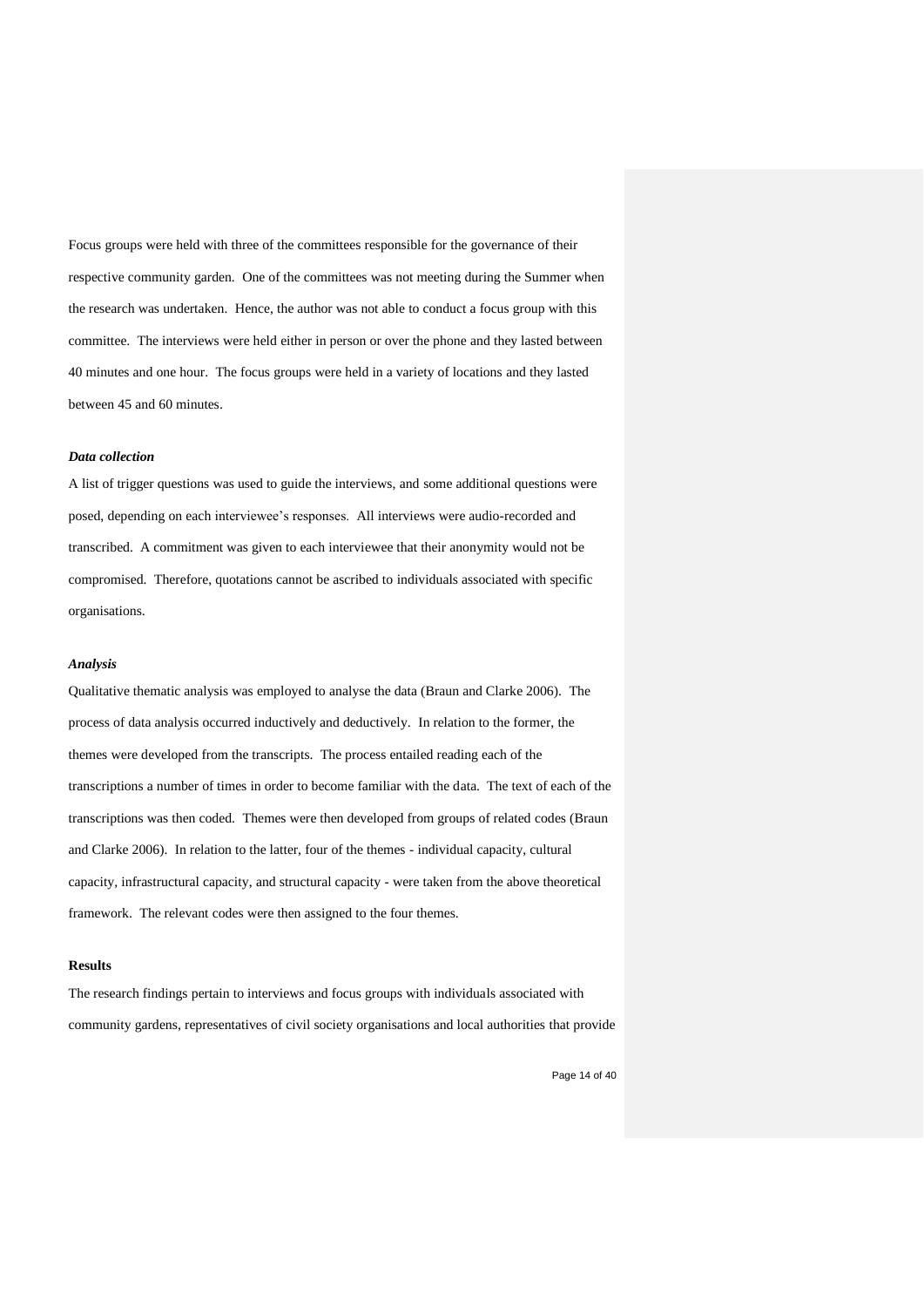support to community gardens. The five themes employed to categorise the research finding are: motives, individual capacity, structural capacity, infrastructural capacity and cultural capacity.

#### *Motives*

The wide range of gardeners' motivations can be categorised into two categories, those that lead to personal fulfilment, and societal motives. Regarding the former category, community gardeners cite reasons for involvement in order to learn how to grow vegetables, realise their passion for gardening, grow organic food, and broaden their social network.

Regarding the latter category, gardeners speak about becoming involved in community gardens to promote environmental sustainability or to promote urban composting.

> *"By composting, we could produce a lot of very valuable products in a very small space."*

Motives associated with personal fulfilment is the most frequent category of motive cited by interviewees. The leadership associated with the community gardens ensure members' motives are accommodated.

One local authority official said the motive for allocating public land for a community garden is that there would be an opportunity for residents in the locality, which is dominated by apartment blocks, to meet their neighbours and to participate in gardening.

> *"It gives people an opportunity who live in an apartment without a garden to grow vegetables and to meet their neighbours. A lot of people have moved into the area and they could be experiencing isolation."*

Another senior local authority official mentions that environmental and social factors inform his decision to allocate land for a community garden.

> *"And I couldn't see for the life of me why anyone would object to the initiative in terms of the environmental improvements, the visual improvements, and the possibility of people getting training and the possibility of going on for, maybe,*

> > Page 15 of 40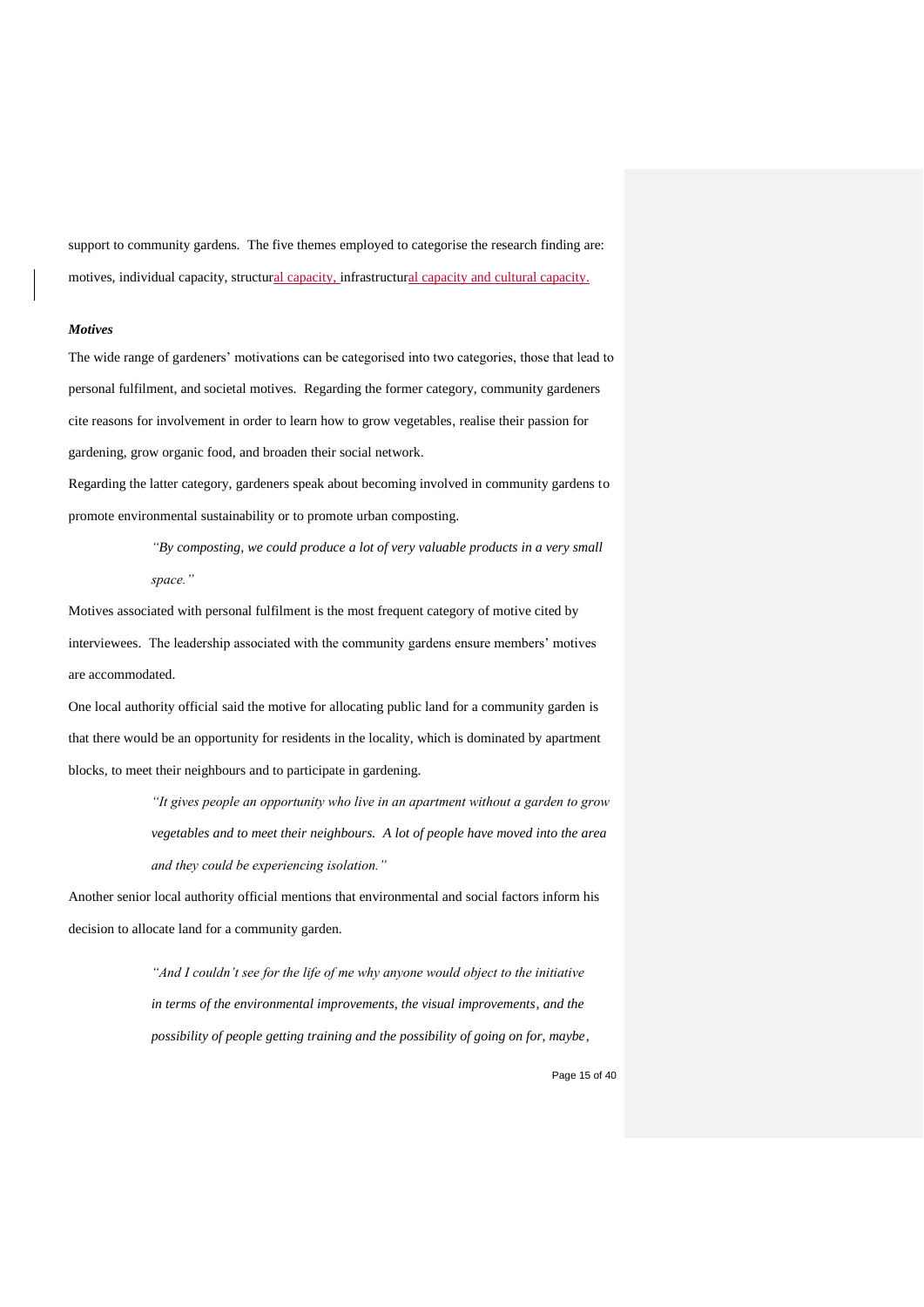*learning a skill or being able to set up a business, I can only see benefits out of it, to be perfectly honest, I couldn't see any negatives out of it at all."*

An elected member of a local authority comments that local authorities value community gardens as a mechanism for residents to interact with each other.

## *Individual capacity*

The theme of individual capacity is covered under the sub-themes of administrative expertise, skills, leadership, member input, and succession.

#### *Administrative expertise*

1

The four groups that were formed to establish community gardens possess a range of expertise. Representatives of Ballymun Muck and Magic Community Garden, Cherry Orchard Community Garden, and Santry Community Garden all refer to the importance of having individuals with administrative expertise. These individuals have the ability to effectively undertake administrative tasks, such as completing funding applications to a high standard, planning activities, and preparing accounts. One gardener said the ability to complete high-quality funding applications portrays the community garden in a good light from the perspective of local authorities. Interviewees from the Santry Community Garden and Sitric Community Garden consider having members with promotional and media expertise as being important for publicising what the garden has to offer the community. Gardeners associated with the Cherry Orchard Community Garden speak about different types of expertise being sourced from professional workers employed by the Ballyfermot Chapelizod Partnership which is a local development organisation. <sup>4</sup> An interviewee

Page 16 of 40

<sup>4</sup> The Ballyfermot Chapelizod Partnership is one of 38 local development companies in Ireland established to address unemployment and disadvantage within a designated catchment area.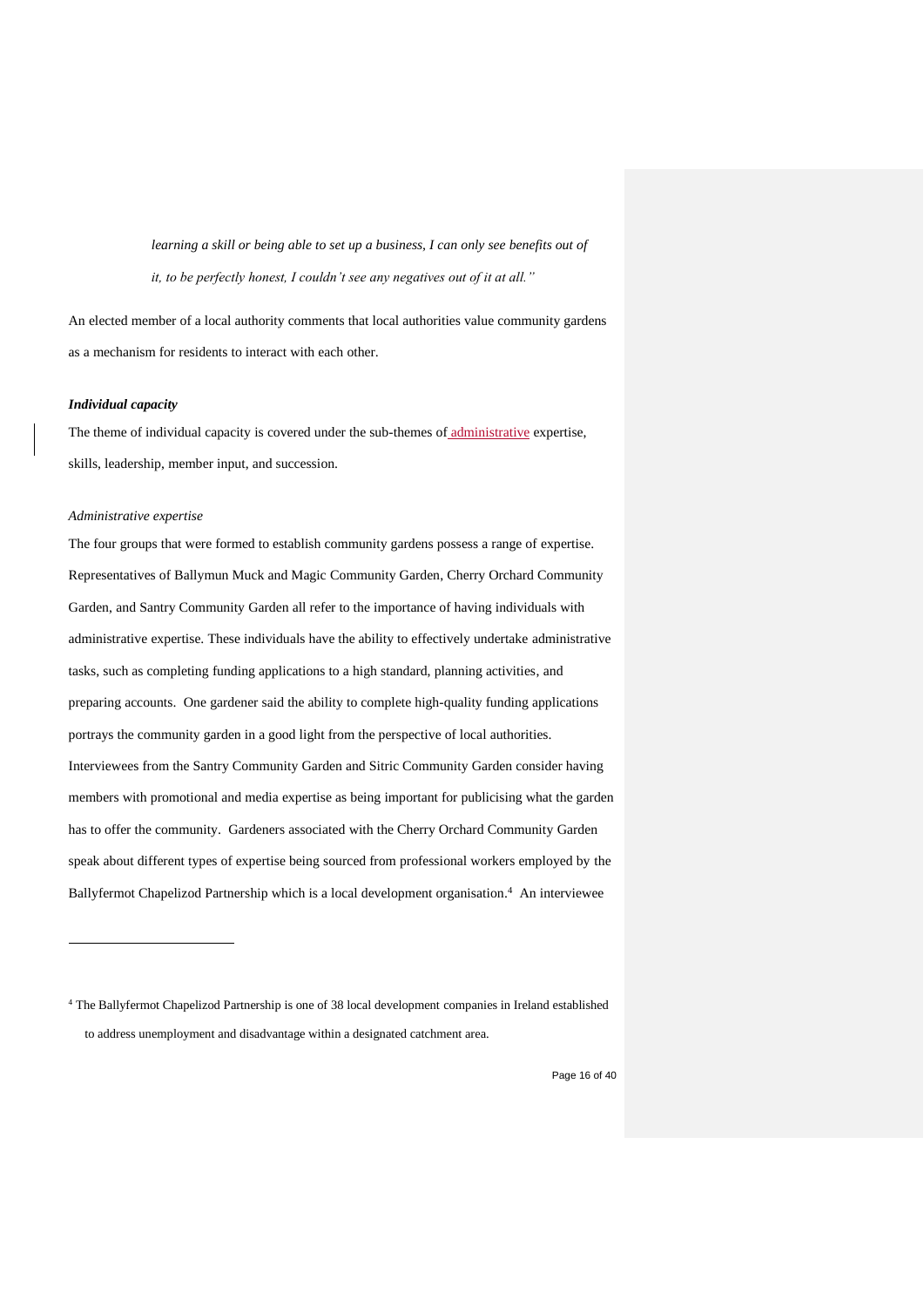associated with the Cherry Orchard Community Garden refers to how marginalised areas such as Cherry Orchard tend not to have access to potential members who have skills which community gardens in more affluent areas would have access to. To address this situation, local development companies may be in a position to source this administrative expertise on behalf of community gardens located in marginalised areas of Dublin.

Furthermore, an employee of a community support organisation comments on how Dublin Community Growers serves as a forum for the exchange of information between gardeners involved in community gardens across Dublin. The same interviewee emphasises that Dublin Community Growers and An Taisce may often be the only source of support for community gardens, particularly those located in economically marginalised areas of Dublin.

# *Skills*

Several community gardeners associated with Ballymun Muck and Magic Community Garden, Cherry Orchard Community Garden, Santry Community Garden, and local development agency staff speak about successful community gardens having members with a range of different skills. They rate practical experience and expertise in growing plants as the most critical factors to the development of a successful community garden. Community gardeners in Ballymun Muck and Magic and Cherry Orchard community gardens mention that experienced gardeners are given the responsibility of devising a physical plan and design for the garden. The same interviewees mention that the leadership of community gardens needs to have the skills associated with planning the design for their garden. Planning skills are also required in devising rotas so that experienced gardeners are always present when the community garden is open. Other required skills cited by interviewees include the ability to conduct meetings effectively. Two community gardeners state that inability to moderate meetings effectively can have a detrimental impact on the governance of the community garden.

Page 17 of 40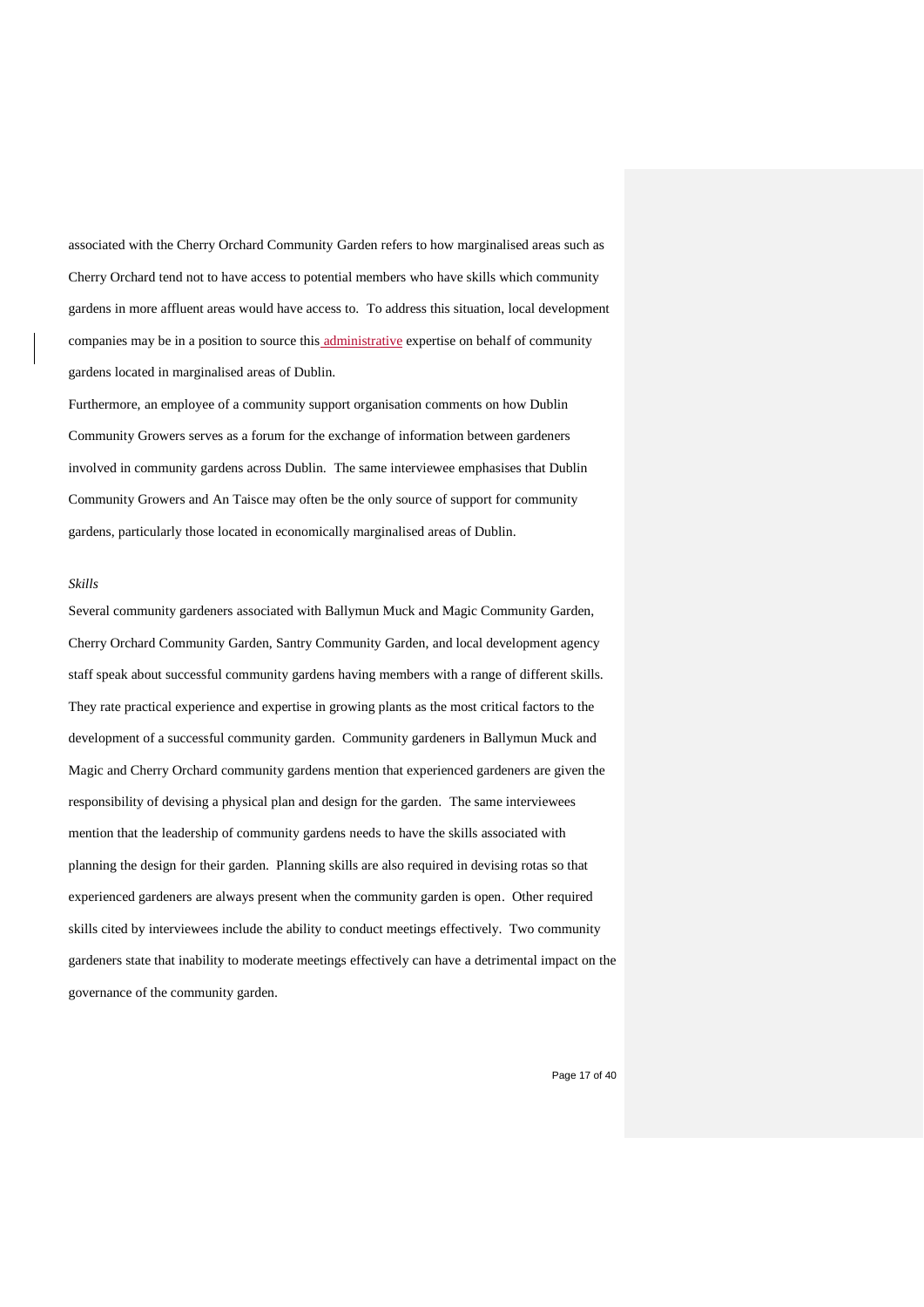*"I have seen how the chairperson of one community garden consistently offered his opinion before getting the views of other committee members. This resulted in very few people showing up to meetings. This led to the community garden stagnating."* Representatives of civil society support organisations and two local authorities (Dublin City Council and Fingal County Council) mention how important it is that the process of assisting community gardeners to gain a range of skills associated with operating a community garden should not be rushed.

> *"It wasn't just something that you were presented with on day one, it was something that was gradual, and we built up their skills [and] confidence around managing the community garden."*

## *Leadership*

Interviewees from the four community gardens emphasise how their leaders provide continuity to the community gardens' operations.

Interviewees from both Ballymun Muck and Magic and Santry community gardens are of the opinion that leadership is collective in nature as different individuals take on different leadership roles. An alternative model of leadership - a lone facilitator - is mentioned by an interviewee of one of the community gardens. This interviewee states that this model arises from a reluctance of members to take on leadership roles:

> *"... trying to get somebody else, everybody would tell you how valuable this thing is but … getting somebody to take over actually has been impossible".*

One interviewee from one of the community gardens mentions how collective leadership can create tensions, particularly in the early stages of the development of a community garden. The same person speaks of requiring the leaders to have the ability to compromise in relation to different perspectives that other leaders may have.

Page 18 of 40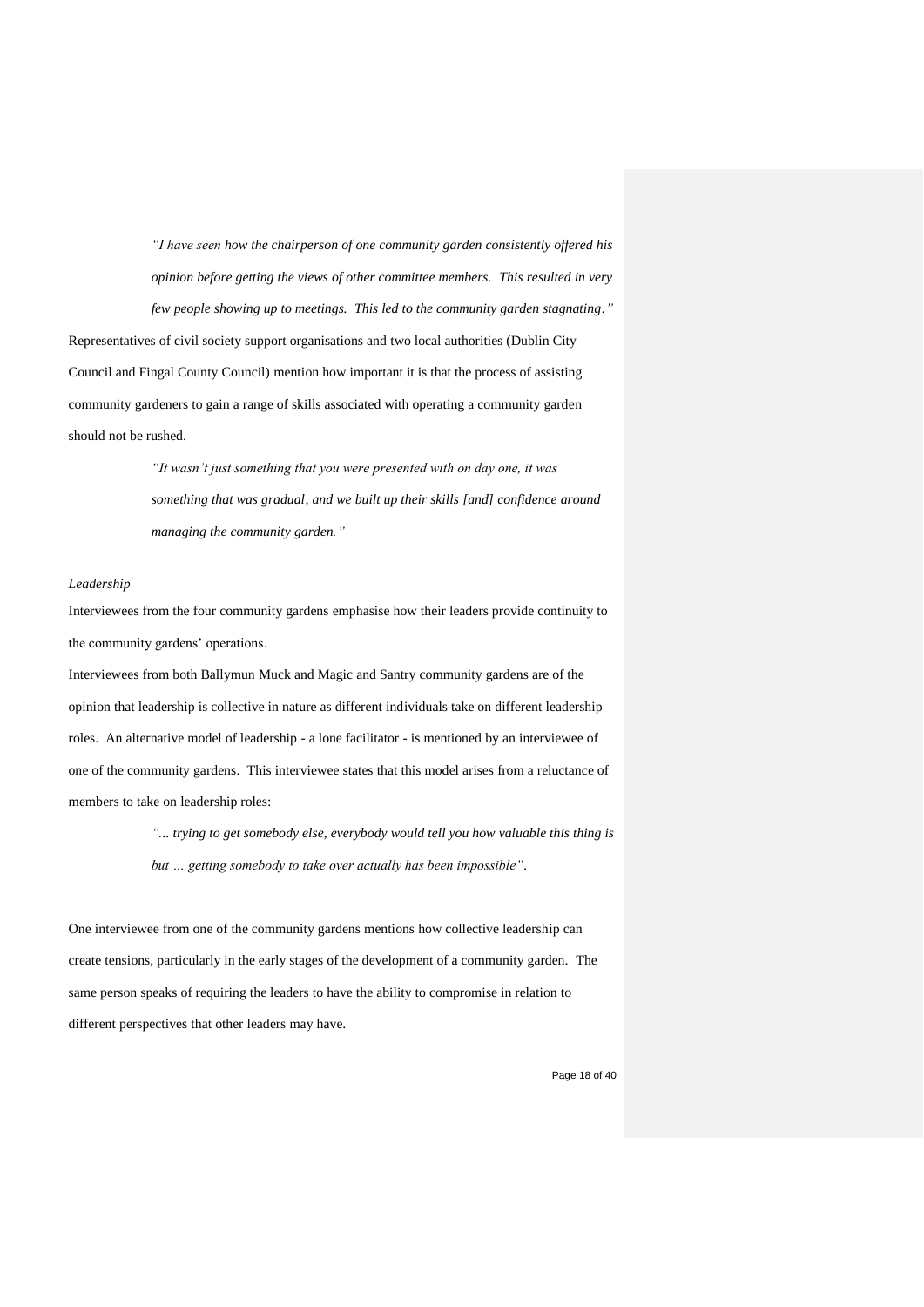*"There has to be give and take among the leadership. We all have strong opinions, but you have to acknowledge when somebody else makes a better idea. The key is thinking of what is best for the community garden."*

A number of interviewees from three of the community gardens and civil society support organisations identify the key functions of a community garden leader as: member engagement, the delegation of tasks and responsibility, and resolving conflict.

#### *Member input*

Gardeners from the four community gardens attribute the time members spend working in the garden as the most critical resource to attaining sustainability.

> *"The key resource is the time individuals are prepared to work in the community garden on a voluntary basis."*

According to gardeners from the four community gardens and staff of local development agencies, the amount of time invested by members in the community gardens determines what can be achieved. Interviewees speak about the presence of a core group who are prepared to work in the garden on a weekly basis as being a critical factor in the garden's success. The core group provide continuity and leadership, and serve as role models to other members.

> *"It was important to have a number of members who were prepared to commit amount of time per week in the garden."*

Gardeners from Ballymun Muck and Magic and Cherry Orchard community gardens make the point that the formation of temporary groups can attract individuals who are not willing to commit long-term to the community garden, but who are nonetheless prepared to assist in the organisation of one-off events. Interviewees are conscious that members leave after a period of time for a variety of reasons and, consequently, the core members allocate time to recruiting new members.

Page 19 of 40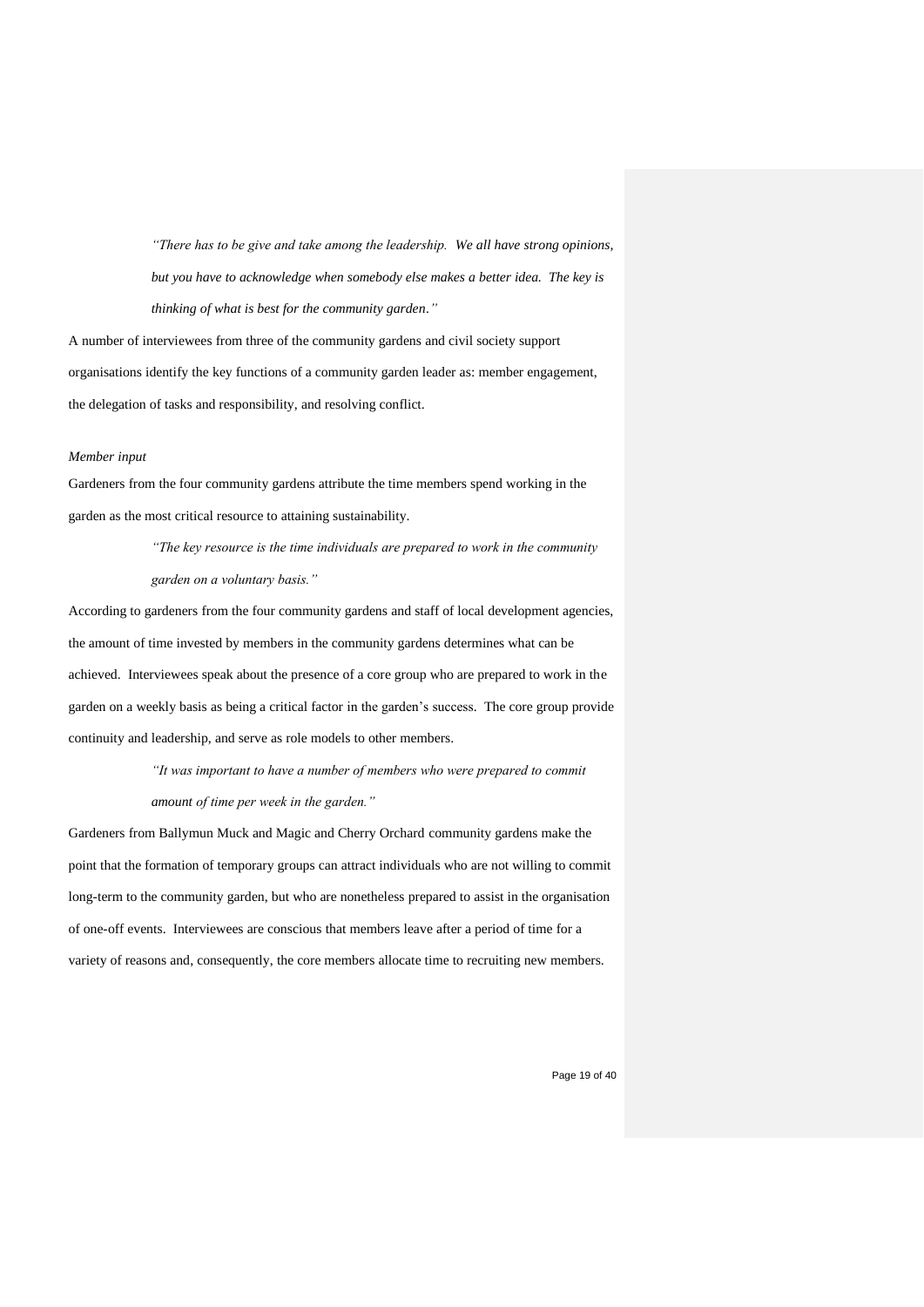#### *Succession*

Community gardeners from the Santry Community Garden and the Sitric Community Garden repeatedly speak of the challenges garden leaders encounter in developing a succession plan to ensure that a new leadership takes over the management of community gardens in the decades to come. Individualism in Irish society is one challenge. A concern is expressed that as the economy improves, members will have less time to spend in undertaking tasks associated with managing a community garden. A small number of interviewees from three community gardens believe that, when the economy rebounds, relatively novice members who joined due to losing their jobs will avail of employment opportunities. They emphasised that young members may prioritise securing paid employment so that they provide for their families. Consequently, mention was made of the importance of community garden leadership striving to maintain contact with members and discussing with them how they could continue participating in the community garden. Failure to do this could have adverse effects on the long-term sustainability of community gardens.

> *"It is critical to have a succession so that it does not finish up relying on two or three people."*

Another societal challenge noted is that Irish adults are increasingly leading passive lifestyles. One community gardener refers to the difficulty in getting one person to take over managing the community garden.

#### *"It's been really difficult to get somebody to take that over."*

According to a number of community gardeners, the challenge of leadership succession will be mitigated if community gardens became more appealing to young people.

#### *Structural capacity*

The theme of structural capacity is covered under the sub-themes of local authority, state agency promoter, and state funding.

Page 20 of 40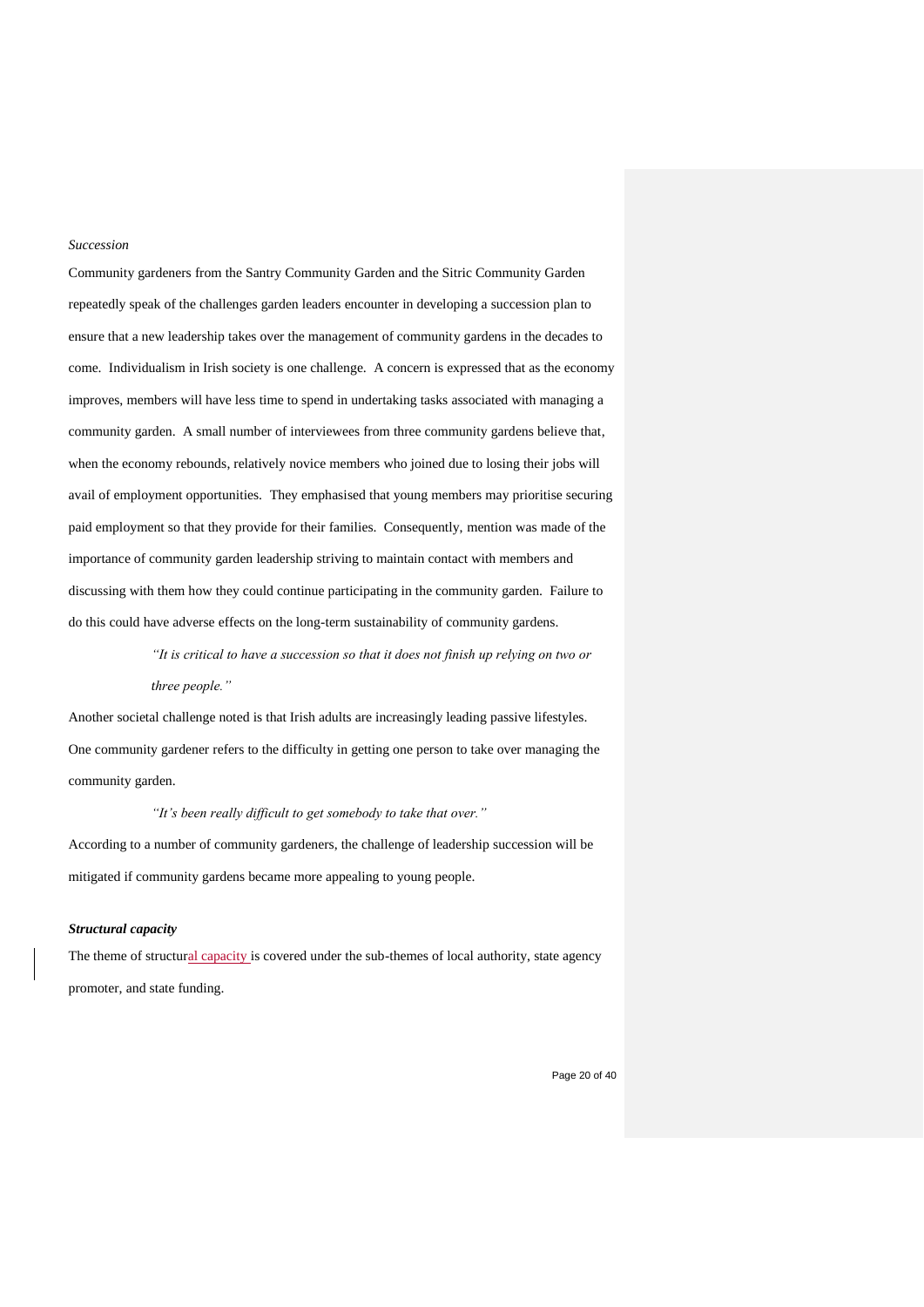#### *Local authority*

Several community gardeners associated with the Ballymun Muck and Magic, Cherry Orchard, and Santry community gardens note the pivotal role that local authorities can perform in the establishment of community gardens.

Furthermore, they overwhelmingly speak about the relationship with their local authority as being critical to community gardens remaining open.

They emphasise the importance of adhering to the conditions set out in the licence agreement with their local authority.

There seems to be a variation in the duration of the licence agreements with some groups being given a one-year licence while others are afforded longer-term occupancy. One community gardener suggests that local authorities should adopt international best practice of resourcing workers to support communities endeavouring to establish community gardens.

An elected member of a local authority refers to the importance of the leadership of community gardens understanding how the local government system operates. He speaks of the disadvantage that some groups encounter, if they are not aware of how the local government system operates.

> *"None of the three groups were successful but I suspect none of them had the understanding of the political system or the influence to make their proposal come to fruition."*

The same interviewee notes how a more politically astute leadership of a community garden had the knowledge to circumvent the difficulty they were having with one official in securing a tract of land. A local authority official comments on how local authorities tend not to initiate community gardens in communities because they may be perceived by community leaders as having ulterior agendas. Hence, they prefer to wait for community groups to come to them with proposals.

> *"It's really much better if a local community group actually suggests it because it's their idea and there won't be any hidden agendas there, people suspect sometimes a local authority has a hidden agenda."*

> > Page 21 of 40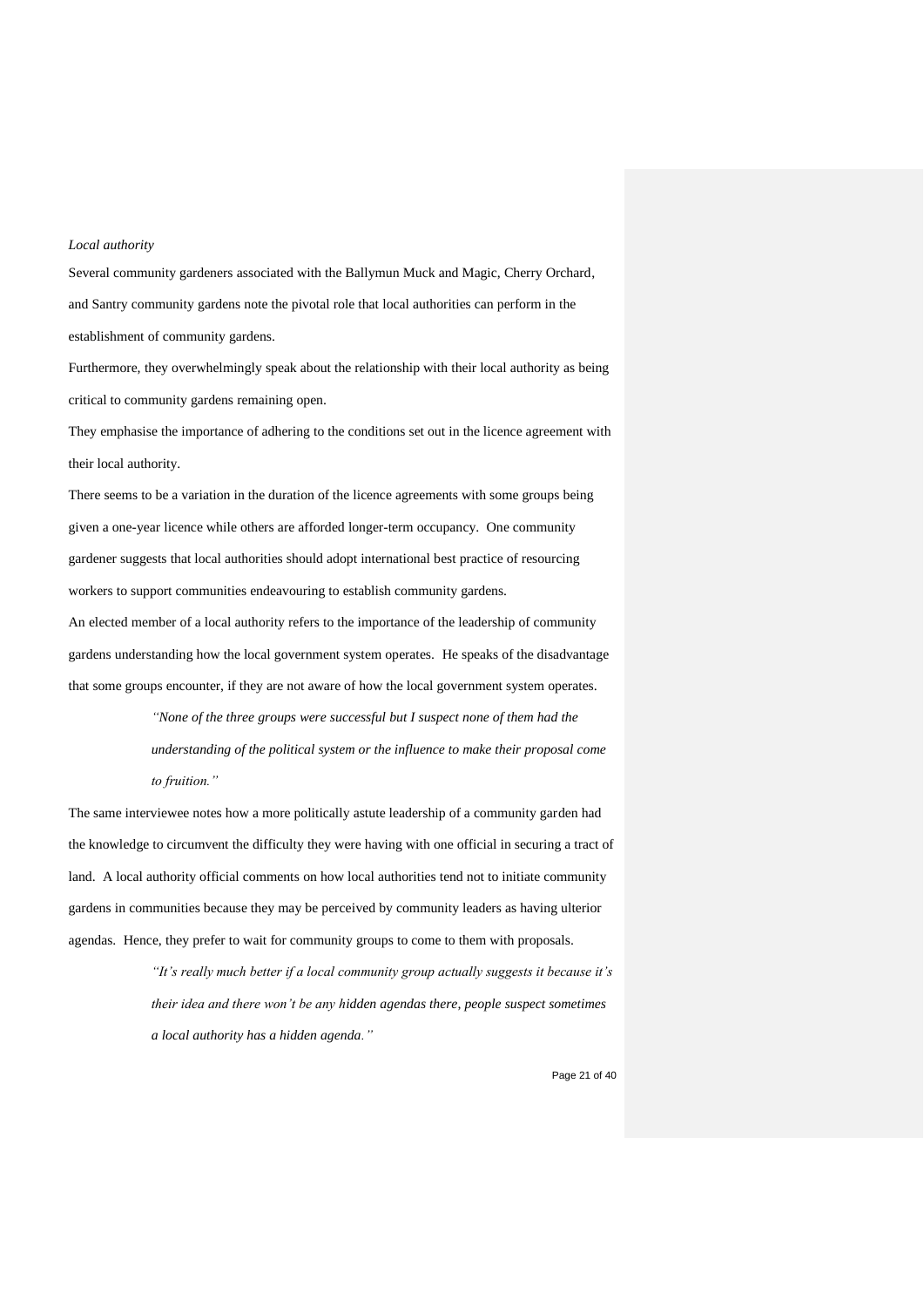One local authority official speaks of his colleagues being more inclined to support committed, hard-working, and proactive community groups than those who are less hard-working and who considered it to be the local authority's role to prepare the land for a community garden.

# *State agency promoter*

A civil society support organisation staff member and one local authority official speak of the critical role that is performed by a senior state agency official who is committed to the development of community gardens.

> *"You always need that advocate in-house, say whether it's in X or Y, someone who's already bought into that vision and is willing to support that group of individuals."*

The same local authority official mentions that a request from a senior local authority official affords it more credibility than if it emanates from a group unknown to senior management in the local authority. A number of community gardeners and civil society support organisation staff speak of how certain local authority staff access resources and funding for the community garden groups. One local authority official explains how this can work in practical terms.

> *"… got everything all lined up, we got permissions, I think it was coming into June and we were kind of running out of planting time rapidly, so I got 1200 plants and we got them all delivered and we had a big planting day".*

## *State funding*

While noting the benefits of state funding, a small number of community gardeners mention that receiving some forms of state support poses a challenge to the community garden's autonomy and to maintaining its values.

Page 22 of 40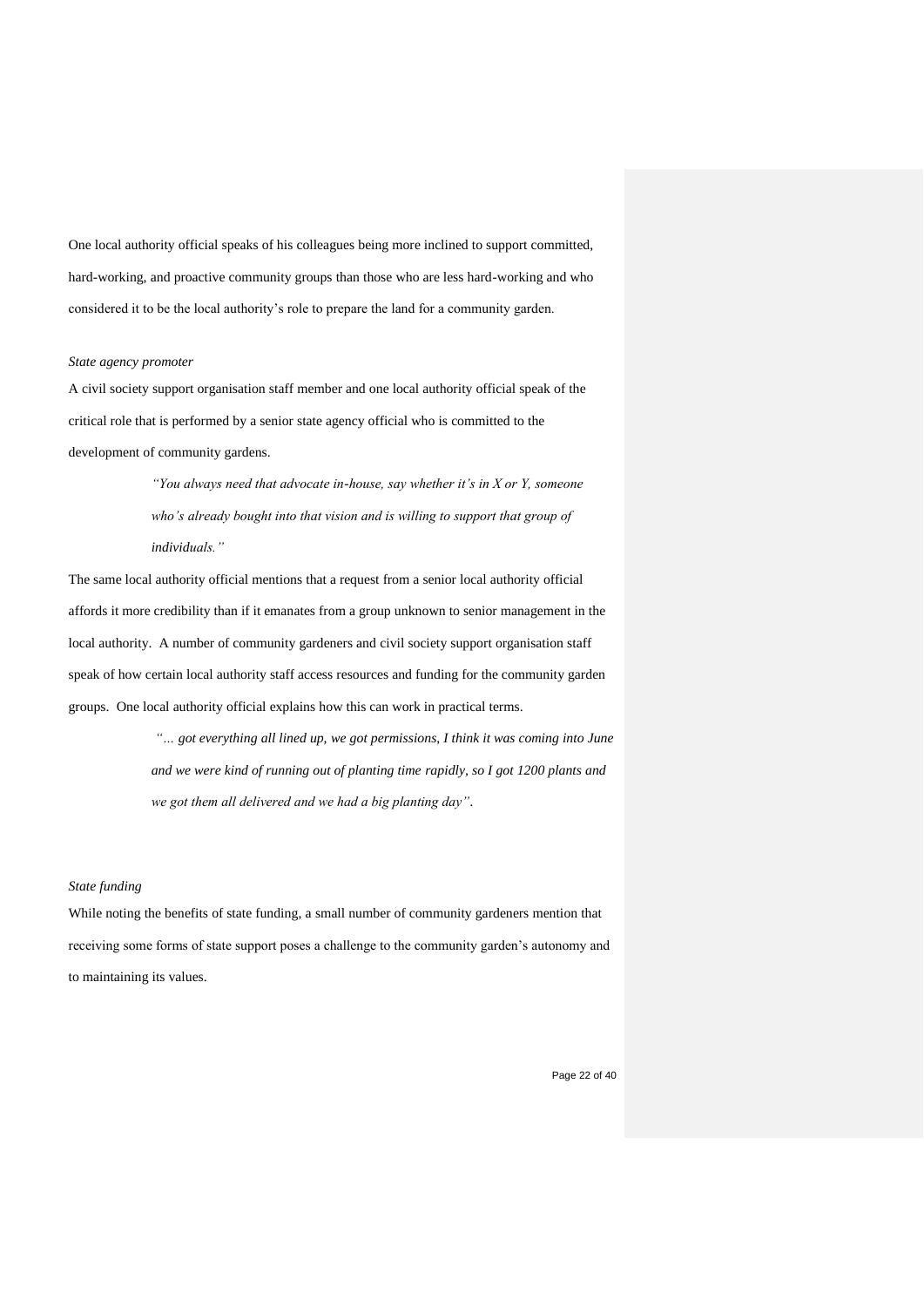*"Three years ago, we had the option of securing CE programme<sup>5</sup> and co-ordinator to maintain the garden. The option was put to our members, but they said that this was our community and we do not want it run by taxpayers' money. They articulated a belief that would have lost their sense of community and control over the garden. The members would become visitors of the centre as opposed to running the garden. This was very encouraging."*

#### *Infrastructural capacity*

The theme of infrastructural capacity is covered under the sub-themes of securing land and tenure.

**Formatted:** Normal

#### *Securing land*

1

Gardeners mention how crucial it is to secure land. They pursue two approaches in their efforts to secure a suitable tract of land. One approach entails engaging with their respective local authority. Some community gardeners are familiar with whom to contact in their local authority, either through working in a professional capacity or volunteering activities:

*"X made contact with Dublin City Council and Y [in the Council who] … made arrangements that we could use the site to set up a community garden."* The second approach involved two individuals endeavouring to identify the ownership of a nearby vacant plot of land. When the ownership could not be ascertained, the individuals commenced

preparing the plot for a community garden.

<sup>5</sup> Community Employment is an employment programme which helps long-term unemployed people to reenter the active workforce by breaking their experience of unemployment through a return-to-work routine. The programme assists them to enhance and develop both their technical and personal skills which can then be used in the workplace.

Page 23 of 40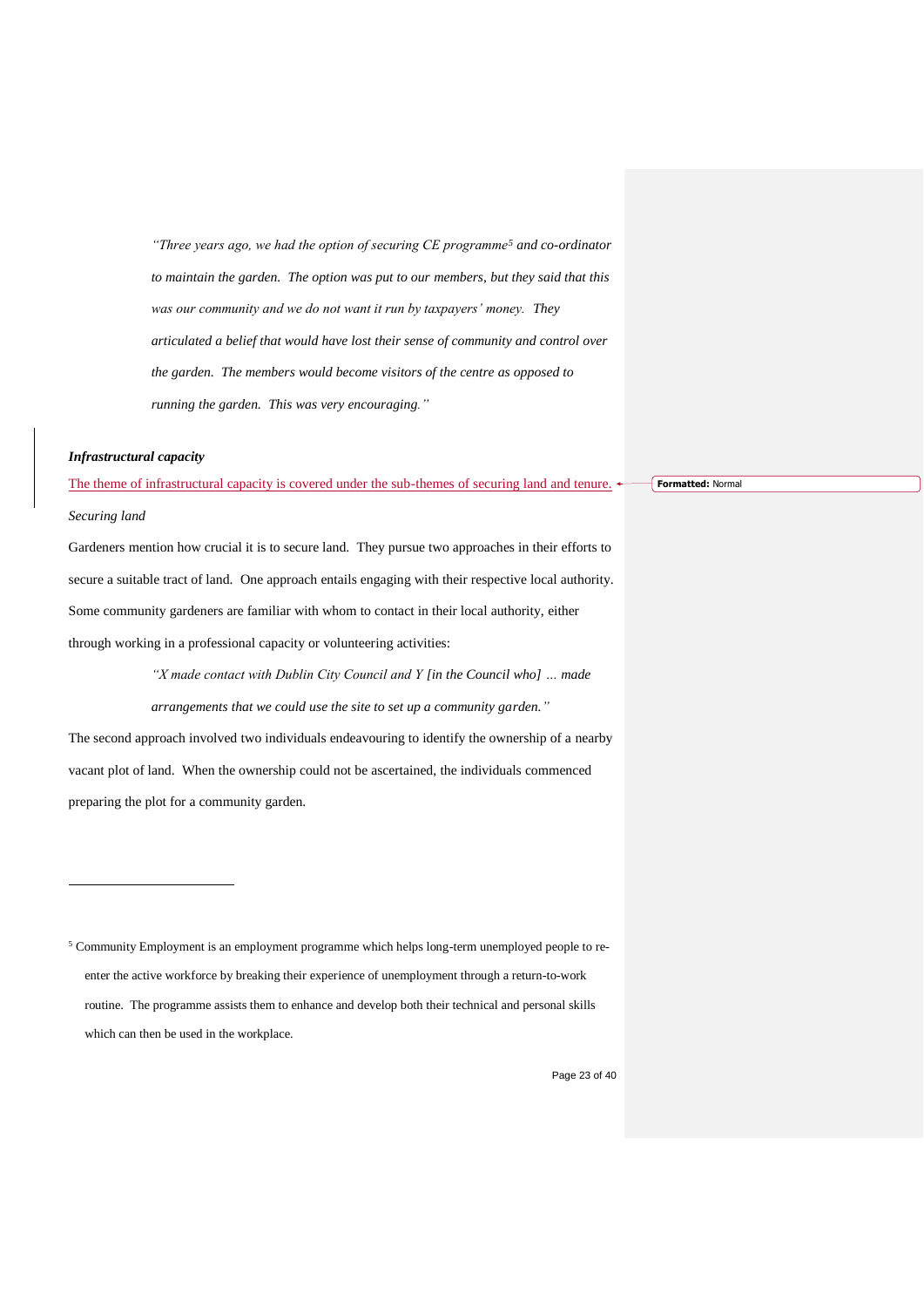Communities can spend a number of years endeavouring to secure land for a community garden. One community gardener asserts that there needs to be a mechanism in place within each local authority for allocating land to community groups. If this is in place, communities could secure land more quickly. One employee of a civil society support organisation asserts that there is a need for local authorities to compile a database of vacant land that could be used for community gardens and, in turn, would be accessible to the public.

#### *Tenure*

A large number of community gardeners and civil society support organisation staff emphasise that short-term leases create insecurity in the minds of the leadership of community gardens. The point is made that it compromises the capacity to engage in long-term planning. To address this, one local development agency employee suggests that local authorities should grant community organisations longer term licences with annual reviews built into the agreement. An individual who supports the establishment of community gardens suggests that community groups' ownership claims on public land would be obviated if they vacate the community garden for a period of time annually.

Several community gardeners and support organisation staff comment on the challenge that this would present to the community garden leaders to start again if they are forced to give up the land. Although several interviewees acknowledge the potential conflicting demands placed on publicly owned land which is being used for community gardens, the point is made by community gardeners and the staff of support organisations that land should be reserved for community gardens.

To address the conflicting demands placed on the use of public land, a staff member of a local development agency suggests that an area of public parks be dedicated to community gardens. A local authority official said the allocation of land for community gardens would set a precedent for sporting organisations to demand space in parks to be dedicated for sports.

Page 24 of 40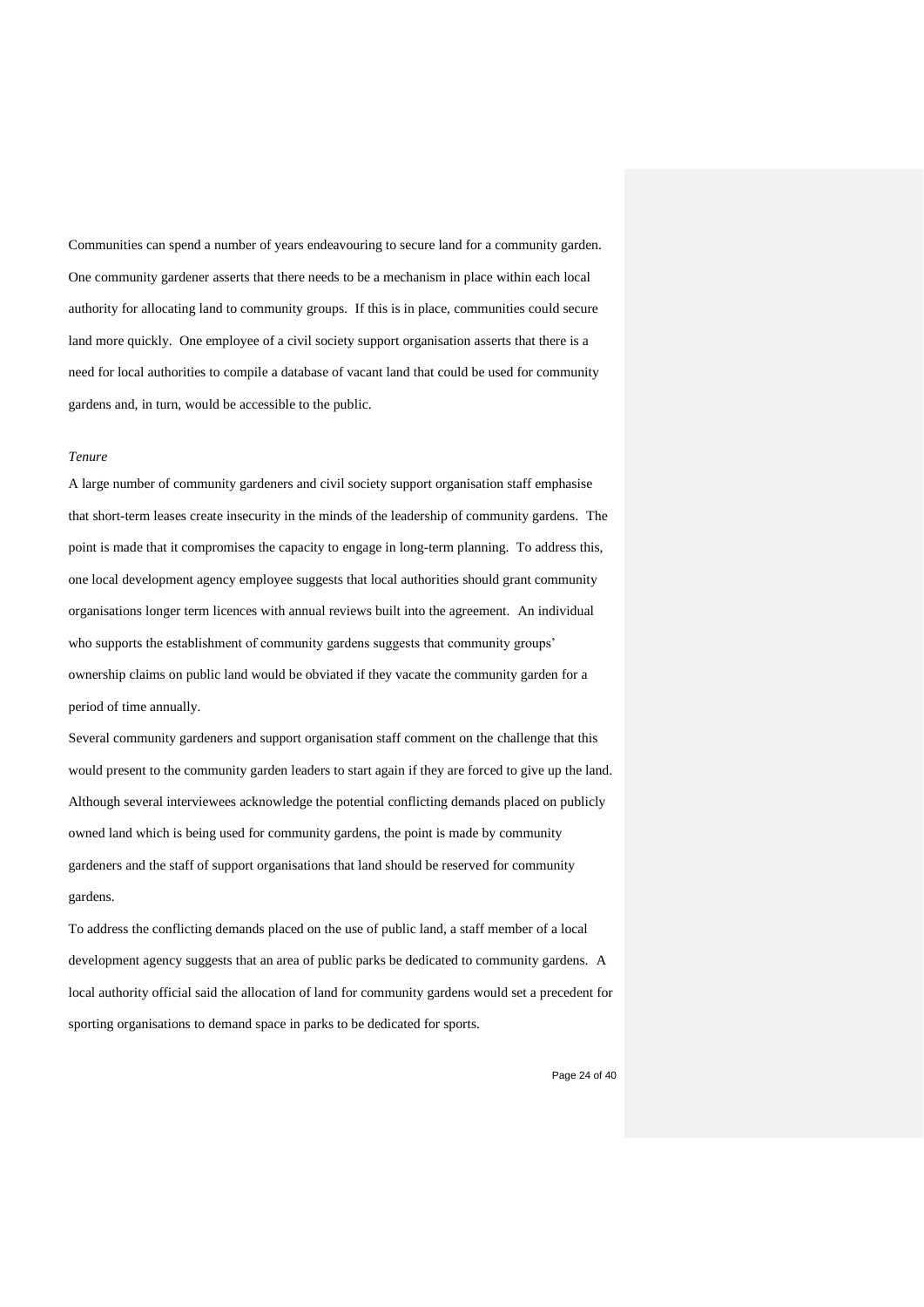*"Public parks really are public parks, they have a special mission and really [are] sacrosanct… they should be there for the public use, they shouldn't be, in my view, railed off. You'll find yourself as I say, giving this piece and that piece and finding the reason for that, you'll end up with little or no park."*

#### *Cultural capacity*

The theme of cultural capacity is covered under the sub-themes of organisational maintenance, collaborative culture, norms, and inclusion.

#### *Organisational maintenance*

A number of gardeners speak of the importance of having a core group of active gardeners comprising a minimum of four members. The same gardeners speak about the core group performing a variety of functions. These include opening the garden, devising work plans, countering setbacks, dealing with conflict, ensuring members are included in activities and setting an example of undertaking physical work associated with gardening.

> *"A group of people were willing to be committed, you know, and to be in it for the long haul through the rough as well as the smooth patches."*

#### *Collaborative culture*

Gardeners attribute the success of their community garden to members working and interacting collaboratively.

> *"And indeed, all the members must be able to work and associate with others collaboratively and make decisions regarding the future of garden in a collaborative manner."*

According to a number of gardeners, collaborative culture is underpinned by a combination of consensual decision-making and lateral organisational structures. Indeed, some gardeners

Page 25 of 40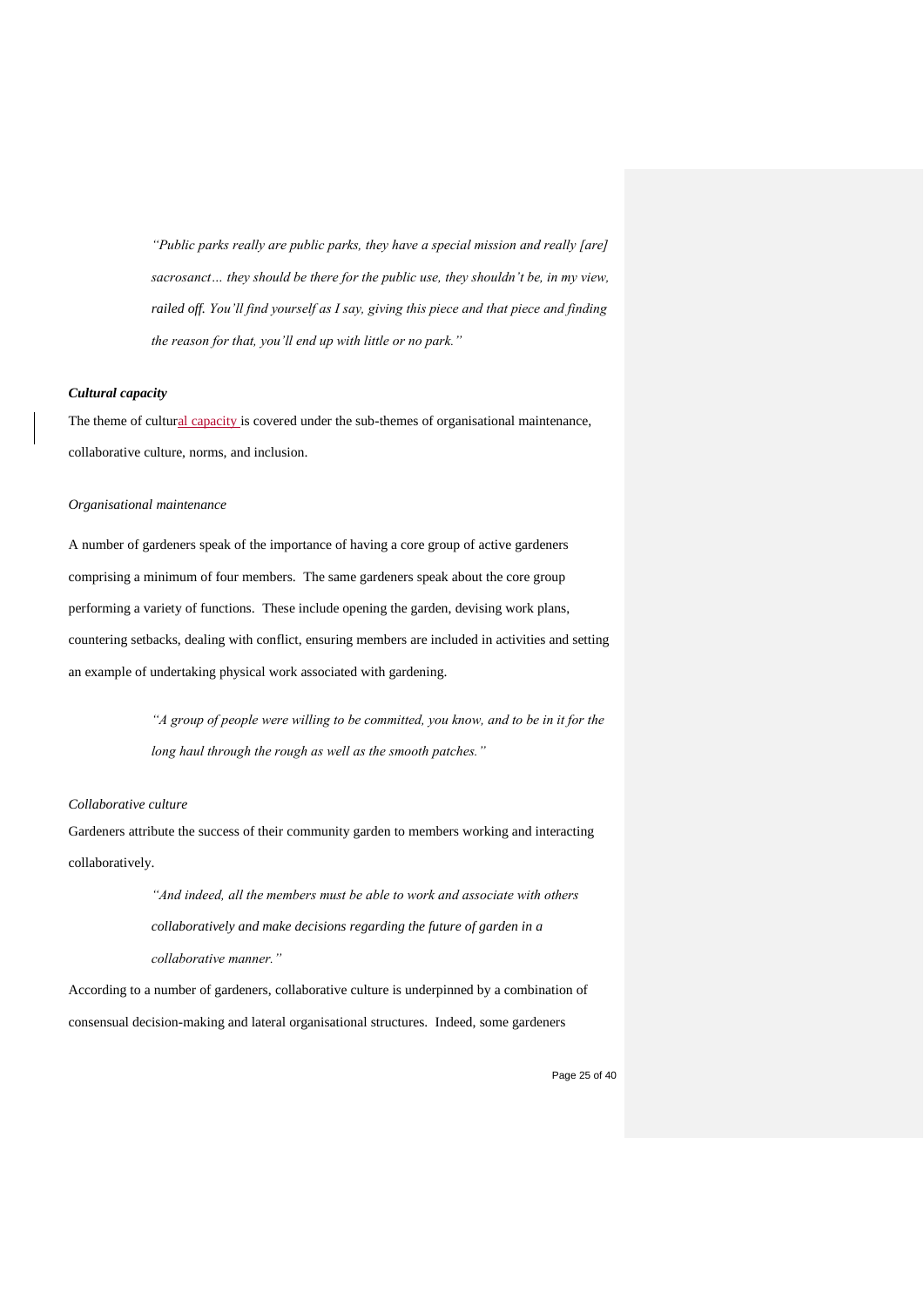comment on how a collaborative style of working would be undermined if community gardens establish a hierarchical structure.

> *"The challenge is to maintain [that] the organisation operates as a committee and makes decisions by a consensus."*

At the outset, a number of community gardeners refer to the difficulties in working and interacting collaboratively when strong personalities are involved. However, the time spent in getting to know each other's perspective and mediating differences is vital to developing a collaborative approach to working.

A number of community gardeners speak of the importance of collaboration extending to all aspects of interaction, such as undertaking gardening activities. Experienced gardeners sharing their knowledge with novice gardeners is deemed an important element of collaboration. Collaboration can be a challenge for some individuals who are used to tending to their own private garden which does not require them to consult and work as part of a team. The overwhelming majority of members adapt to working and interacting in a collaborative manner. According to a number of interviewees, a very small cohort of gardeners find it impossible to adapt to volunteering in such an environment as they may lack the necessary social skills. The leaders in two community gardens challenge any individuals who correct other gardeners in a disparaging manner for gardening errors as these confrontations can upset those who are corrected. Gardeners frequently speak about those involved in community gardens valuing every individual's contribution, and that other gardeners are encouraged to work at their own pace. Linked to this, members are encouraged to undertake work that they enjoy and that they have the capacity to undertake.

Community gardens promote social interaction between members through structuring specific times for members to interact with each other. The tea break is deemed the most common way for members to interact.

*"I've always said, the most important piece of equipment is the kettle."*

Page 26 of 40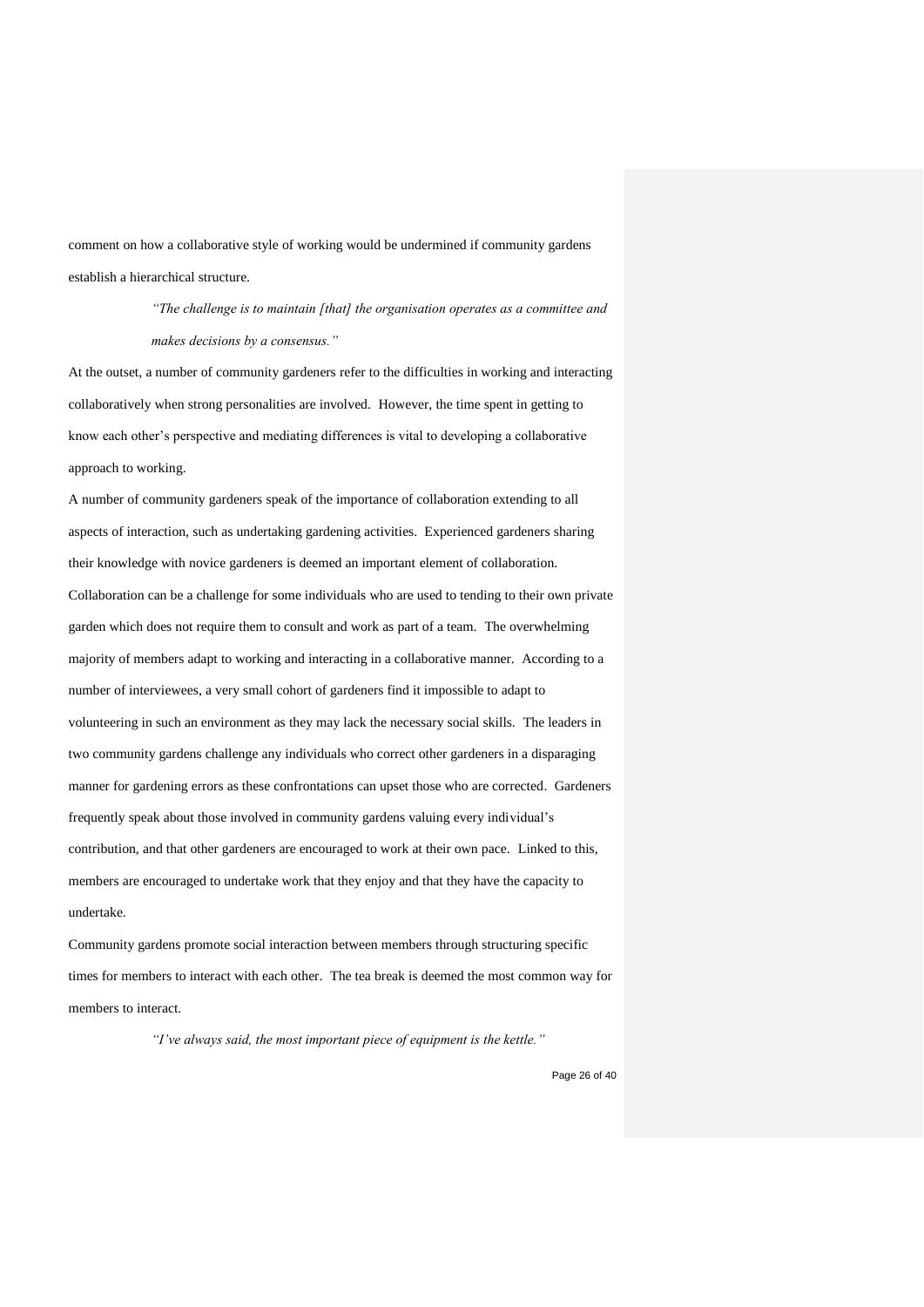Community gardeners mention the importance of having a facility to enable people to have a cup of tea. The tea break is regarded as playing an important role in fostering a sense of community among members. It enables new members to become more at ease with working in the community garden.

> *"I think the social dimension and the cultivation of a sense of community within the community is primarily important."*

The social dimension facilitates members to build trusting relationships with each other, which in turn contributes to members working more effectively together.

#### *Norms*

With regard to values, a number of interviewees are emphatic that discriminatory opinions concerning different social groups would not be tolerated. Gardeners emphasise the need for members to comply to a set of rules. The most common rule cited is the prohibition on members helping themselves to vegetables and fruit from the garden.

> *"… some rules have to be, we make sure, people can't just go and help themselves to vegetables because occasionally we've had people taking the piss, so we have little rules like that…"*

In one of the gardens, the members unanimously agree to observe a code of behaviour. In addition to the prohibition on taking garden produce, other components of the code of practice are that:

- Gardeners are encouraged to share their knowledge with other members
- Gardeners are encouraged to welcome new members and ensure that they do not feel isolated
- Gardeners are expected to interact with all members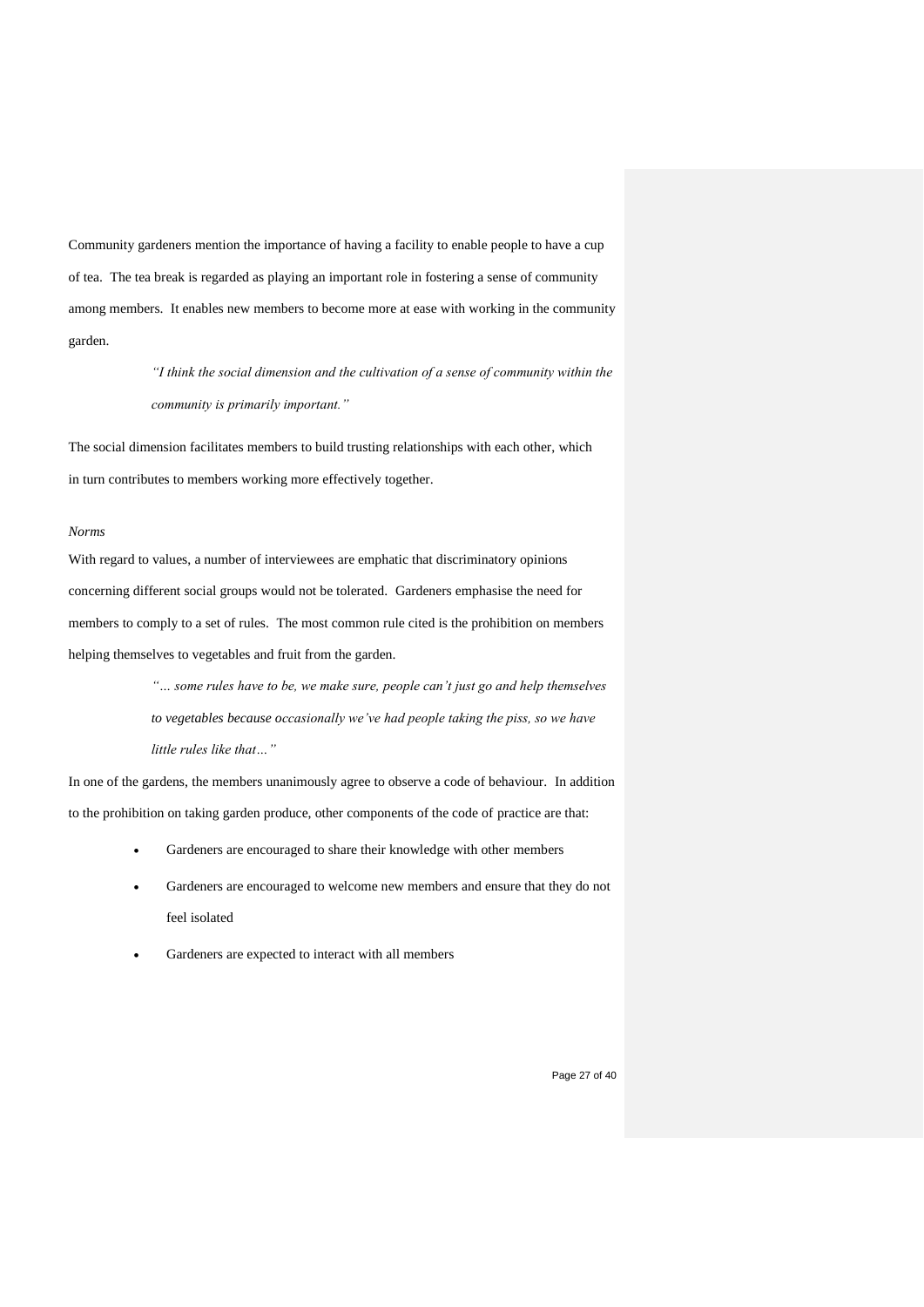## *Inclusion*

According to a number of community gardeners and state agency officials, community gardens are designed to enable people with disabilities to work in the garden. This requires community gardens to allocate funding to amend their design (to ensure accessibility), and to facilitate people with disabilities being in a position to work in their respective community garden.

#### *"Built raised beds for people with disabilities who were wheelchair users."*

A representative of one state-funded organisation speaks of inviting groups working with the most marginalised social groups, including drug users in recovery, to have access to the community garden.

# *"We would open up the garden to, say, the local addiction services as a way of helping rehabilitation."*

He comments on how a minority of gardeners do not welcome this approach. Different social groups, including individuals experiencing mental health issues, are welcomed as members of community gardens. Interviewees are mindful of including and supporting members who are experiencing personal issues in a discreet manner.

Members of community gardens welcome groups of adults with intellectual disabilities and autistic children. The members speak of their community gardens being a forum for fostering inter-culturalism. A number of community gardeners believe that their community gardens assist residents from different cultures in making new friends in their neighbourhood.

Page 28 of 40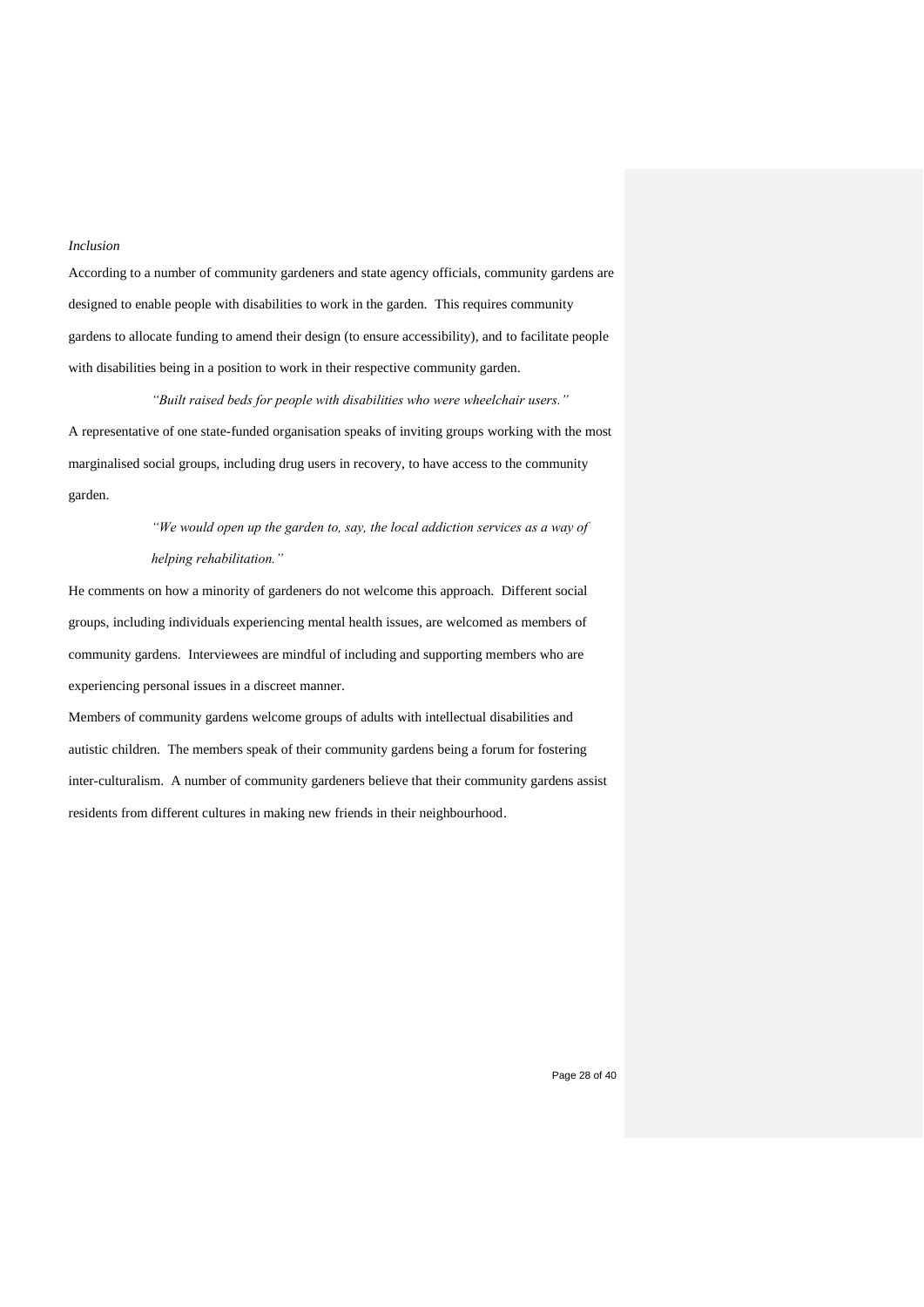#### **Discussion and conclusions**

#### *Motives*

The research findings suggest that learning how to garden and increased social interaction are the primary motives for becoming involved in community gardens. Social reasons, such as making new friends, are also identified in the literature as a motive for becoming involved in community gardens. Furthermore, both the literature and the research findings identify ideological motives for becoming involved in community gardens. The research findings point to these ideological motives tending to be environmental or ecological in nature, whereas the literature indicates that the principals of some community gardens in North and South America highlight countering neoliberalism as a motive for becoming involved in community gardens (Eizenberg 2012; Levkoe 2011). However, no interviewees for this paper mention confronting neo-liberalism as being the primary motive for becoming involved in their community garden. Moreover, a number of motives identified in the literature are not identified in the research. These include providing an opportunity for communities to strengthen their capacity to address local issues, reduce food poverty, and become aware of food provenance.

#### *Capacities*

The literature and the research indicate that a number of factors need to be in place if community gardens are to be established and can be sustained. First, both the literature and the research emphasise how a community garden is predicated on a cadre of committed individuals possessing a range of expertise and skills. This expertise enables them to communicate effectively with the external organisations and to undertake the necessary planning associated with developing a community garden. They also provide continuity to community gardens' operations. Second, experienced community gardeners tend to be prepared to pass on their skills and expertise to less experienced gardeners. Third, the literature and research point to the presence of supportive state and local development agencies as being critical to the continued operation of community gardens.

Page 29 of 40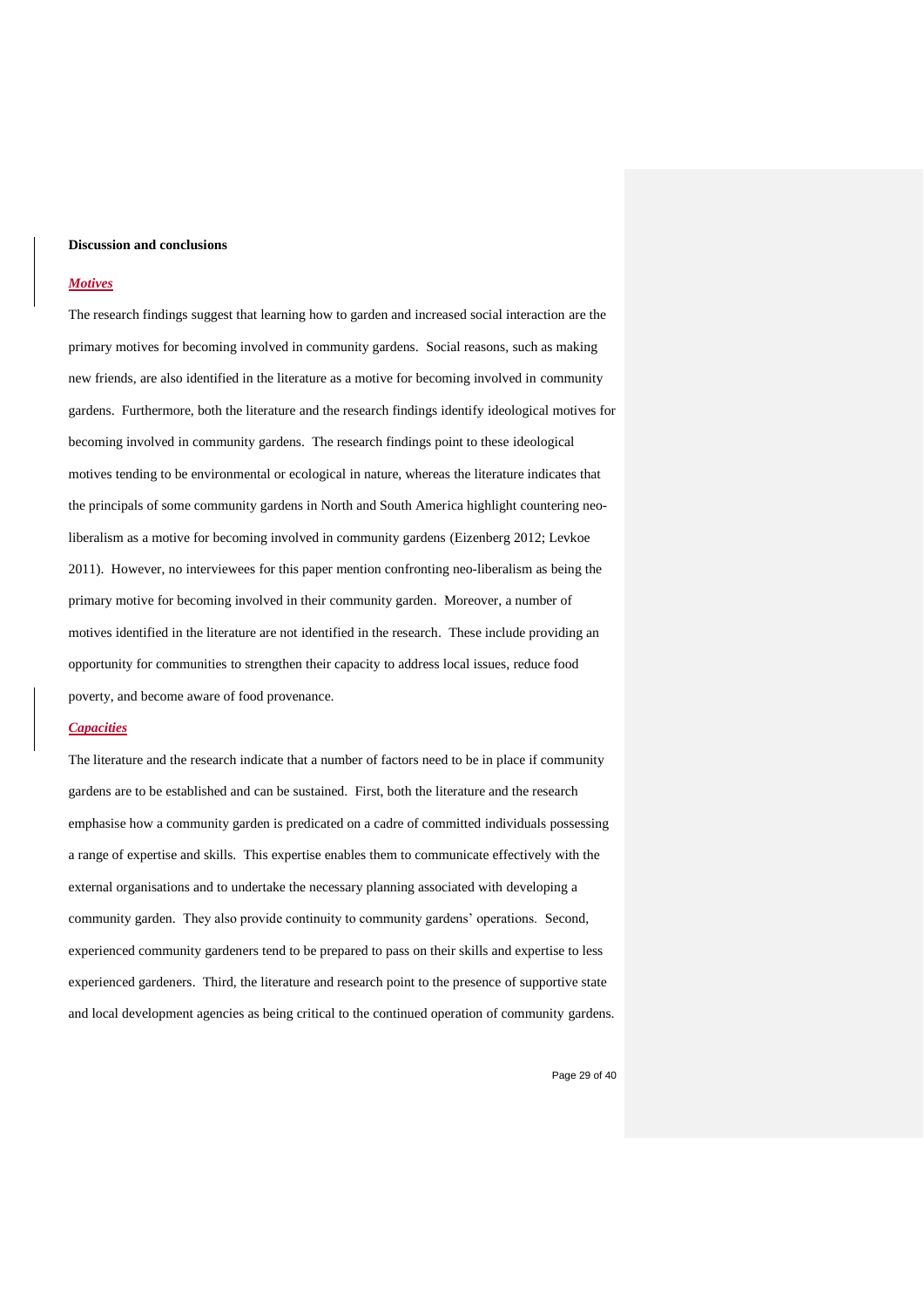Finally, community gardens groups need to access appropriate land to develop a community garden.

However, a small number of factors required for the establishment and continued operation of community gardens which are covered in the literature but not in the research.

- The establishment of effective governance structures to govern community gardens is important.
- Land allocated to community gardens needs to contain good quality soil.
- The community garden needs to have an electricity and water supply.
- Positive relationships with residents where the respective community garden is based are beneficial.

With regard to the research, a number of points are outlined which are not covered in the literature. First, community gardens can adopt either collective or individual approaches to leadership, with the former being more prevalent. Second, a collective and inclusive form of leadership seems to be most suited to operating community gardens. This entails making members feel included and proactively encouraging marginalised groups to gain access to the community garden. Thus, the responsibilities of community gardens' leadership include member engagement, delegation of tasks and responsibilities, and resolving conflict. Third, member input is a critical resource in community gardens achieving sustainability. Fourth, leadership succession needs to be planned for and the research highlights the importance of investing time and resources in recruiting new members. Fifth, the research findings highlight the role of state agency personnel who promote the interests of community gardens within their respective local authority or regeneration company. This person performs a pivotal role in securing land, resources, and funding essential for the establishment and development of a sustainable community garden. The research findings highlight that these state agency personnel are characterised by being decision-makers or having the ability to persuade their line managers to allocate land for community gardens. Sixth, a

Page 30 of 40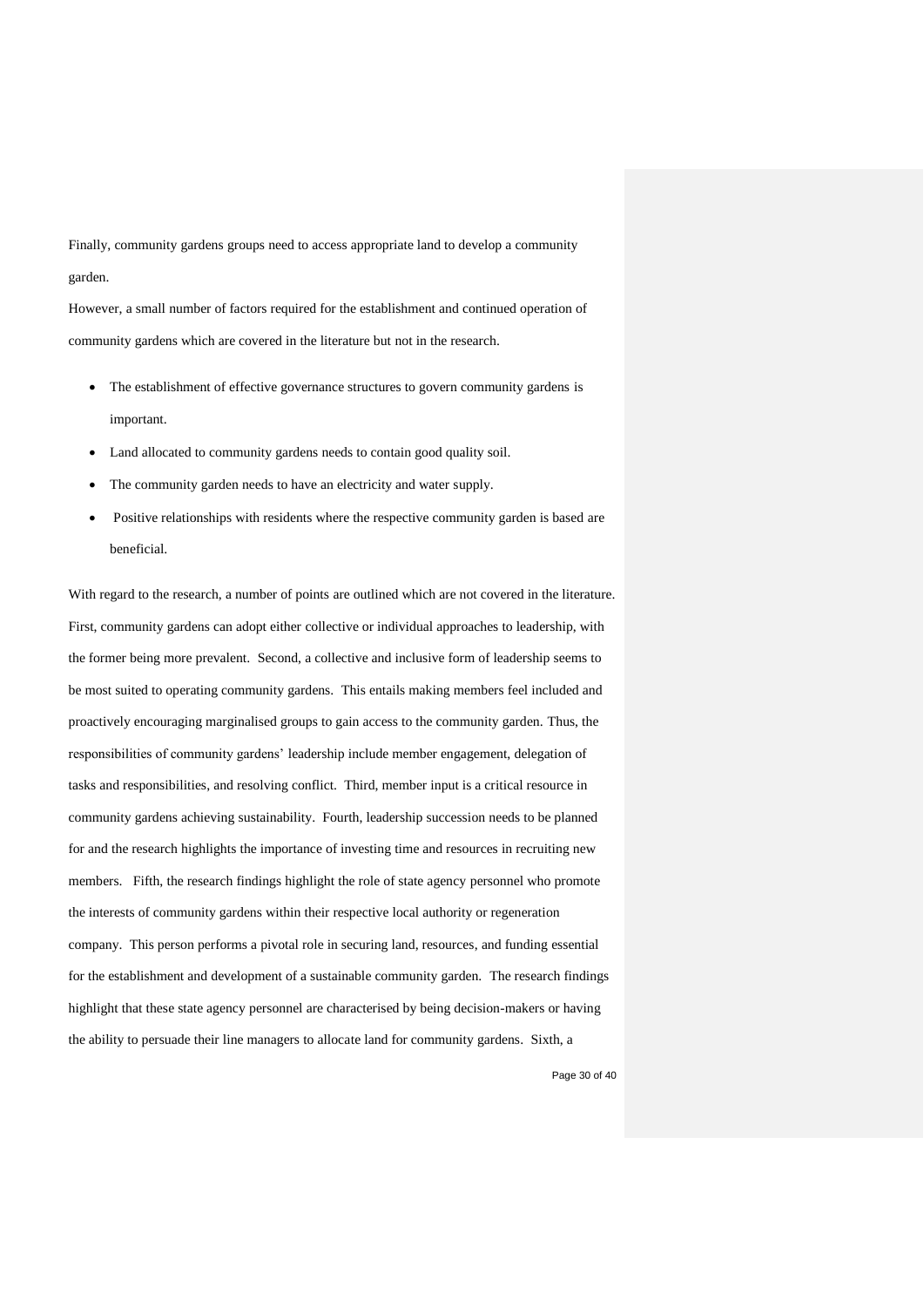collaborative culture in operating the community garden, underpinned by consensual decisionmaking, is considered important. Social interaction enables such a collaborative culture to be realised. Expression of discriminatory opinions is not tolerated in interactions between community garden members, making the gardens an inclusive space.

#### *Challenges*

The research identifies that community gardens encounter a number of challenges:

- Securing land with adequate security of tenure
- The absence of a mechanism for community groups to secure land
- Securing the involvement of young people in the management of community gardens. If this is not addressed, this could lead to succession issues with the leadership of community gardens
- The increasingly passive and individualistic lifestyles pursued by Irish citizens
- Marginalised areas tend not to have the same access to potential members who have skills as community gardens in more affluent areas

The research points to community organisations striving to develop community gardens, in socioeconomically marginalised communities, encountering a greater number of challenges and complex issues than those in more affluent communities. The research also points to there being a lack of leadership with the expertise and skills required to establish and maintain community gardens in some disadvantaged communities. Consequently, this requires the backing of local development agencies and other types of support agencies that assist residents in disadvantaged communities to establish community gardens. These support agencies have expertise in applying for grants, financial management, and organisational development, vital areas of expertise in the setting up and operation of community gardens. Furthermore, in disadvantaged communities, residents who are interested in developing community gardens may not have contacts within local

Page 31 of 40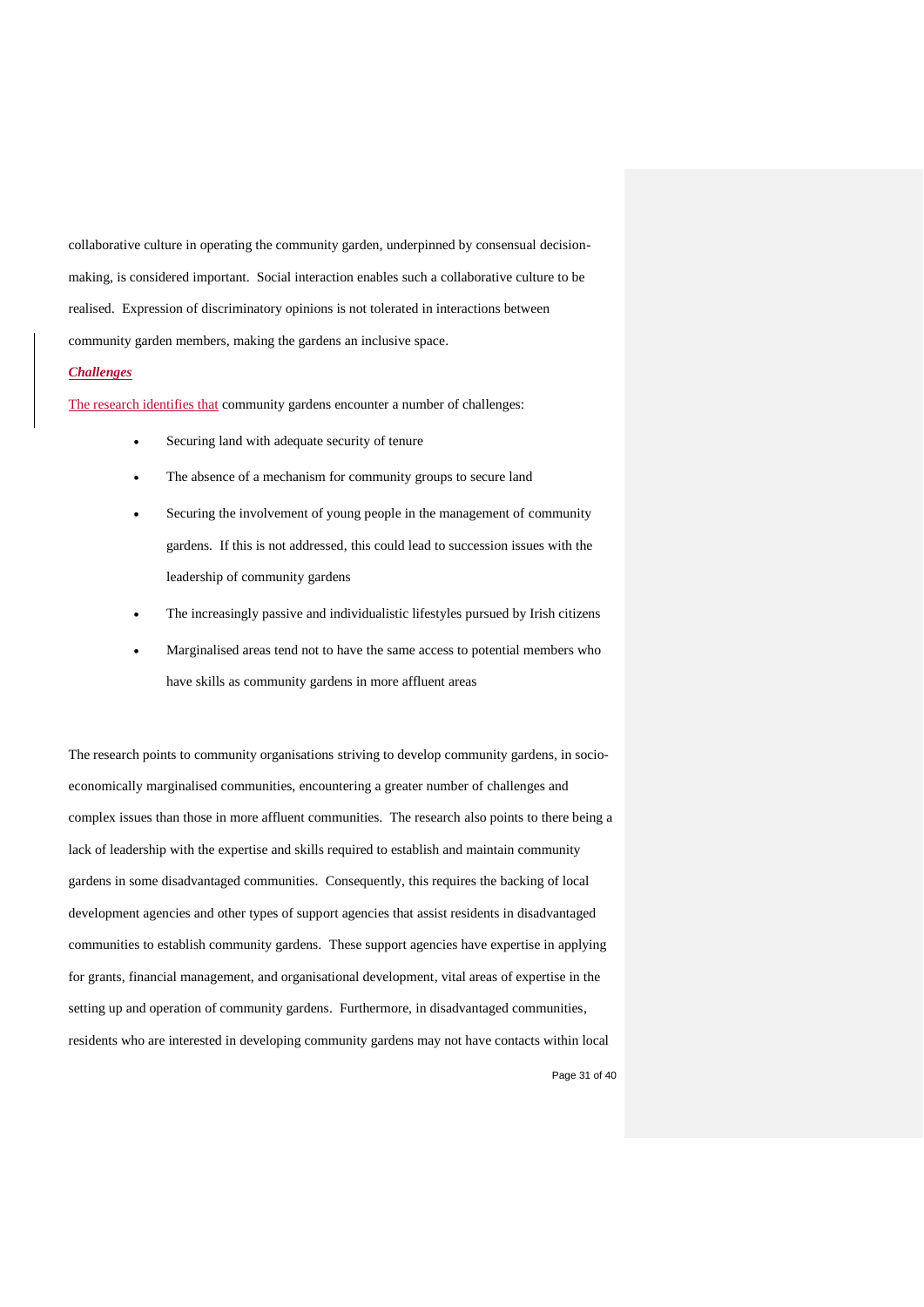authorities to make an approach to secure land. Consequently, support agencies can act as a conduit to key decision-makers in local authorities to secure tracts of land for community gardens. *Conceptual ant theoretical framework* 

Middlemiss and Parrish's (2010) conceptual and theoretical framework focus on the capacities required for the successful implementation of community initiatives. Although it is a robust framework, when applied to Irish communities, it may require some modification to detail the capacities required to successfully develop community gardens.

Regarding leadership, Middlemiss and Parrish's (2010) theoretical framework does not sufficiently outline the range of skills required for effective leadership. Community garden leaders, according to the research, require a range of skills and expertise: effective communication; horticulture; financial management; mediation skills; negotiation; planning; and knowledge of how to influence local government structures.

With regard to structural capacity, the research endorses the relevance of structural capacity – another component of Middlemiss and Parrish's theoretical framework - in that local authorities and local development companies perform a vital role in allocating land and other resources to community gardens.

In relation to cultural capacity, many urban communities would not have a history of developing community initiatives with an environmental focus, and therefore values associated should be broadened to include those that focus on community solidarity, as these values arise in urban community gardens and are important in their development.

Regarding infrastructural capacities, the research points to land tenure being a cause of concern for the principals of a number of the community gardens. Indeed, community gardens located on vacant sites have little security from replacement by other uses. Local authorities offer limited protection to the land being used for community gardens while affording the organisations responsible for maintaining the community gardens an annual licence. The research points to this being an ongoing concern for the principals of community gardens.

Page 32 of 40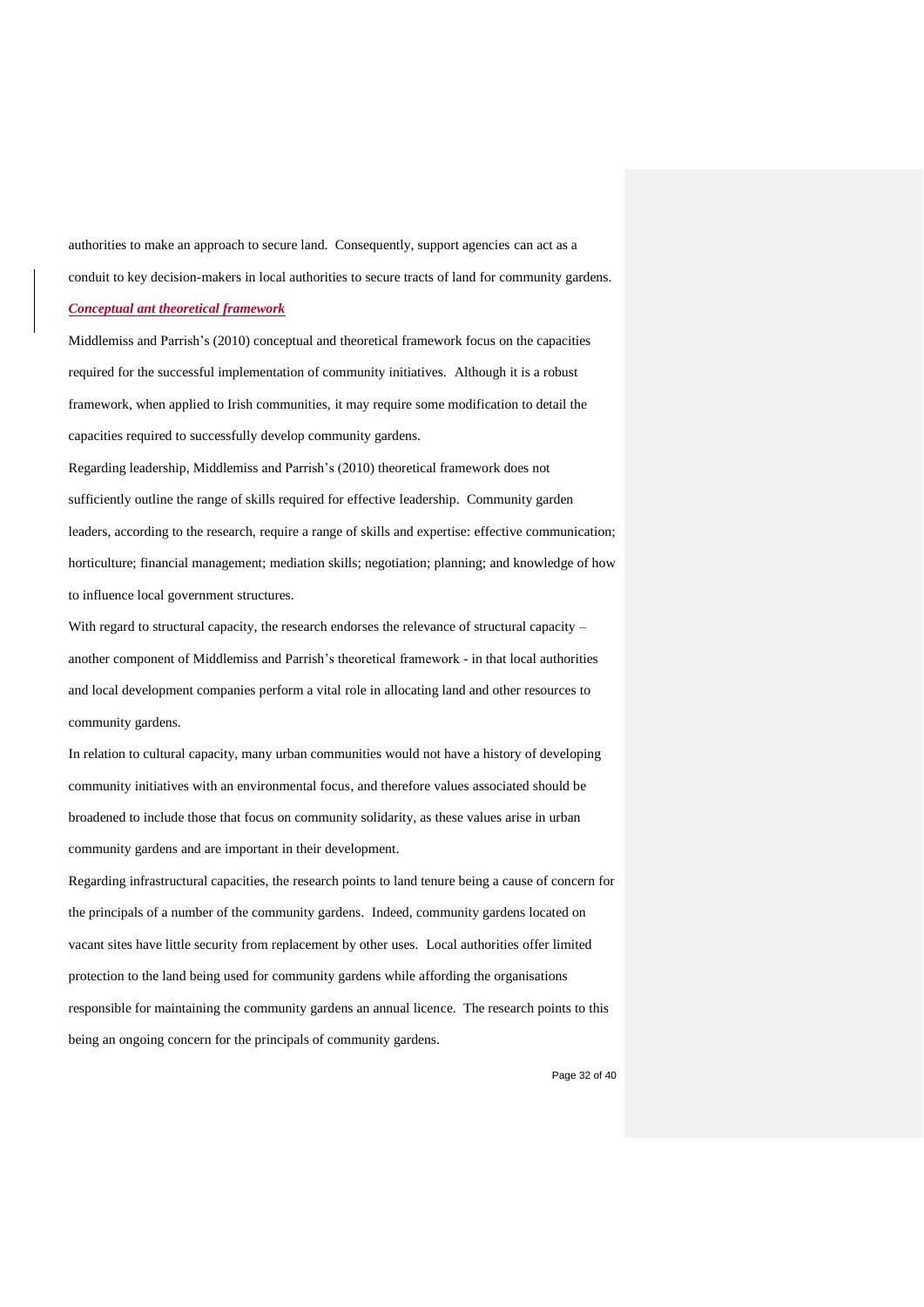• Moreover, although Middlemiss and Parrish's explanatory framework provides a solid basis for explaining the factors required for the successful implementation of community gardens, it does not take account of the research findings regarding the importance of organisational ethos which underpins the particular style of interaction. Middlemiss and Parrish's (2010) theoretical framework also fails to explain the relevance of organisational maintenance and the operational components essential to the establishment and maintenance of a successful community garden. In particular, it does not consider the relevance of inclusivity of interaction and the role that leadership performs in the realisation of it. However, the literature points to the importance of ensuring inclusivity of interaction between members as this contributes to the effectiveness of community gardens.

#### *Recommendations*

To facilitate community groups accessing land, each local authority could consider undertaking the following actions:

- An audit of sites that could be used for community gardens that are not earmarked for other uses
- The allocation of a portion area of a number of parks for use as community gardens
- Designate a number of their staff with responsibility for liaising with communities that are interested in developing community gardens

An independent support structure could assist urban communities to develop community gardens -

An Taisce could be resourced to perform this role.

Table 2 below provides an overview of the recommendations for the development of community gardens in Ireland.

Insert Table 2

**Formatted:** Normal

Page 33 of 40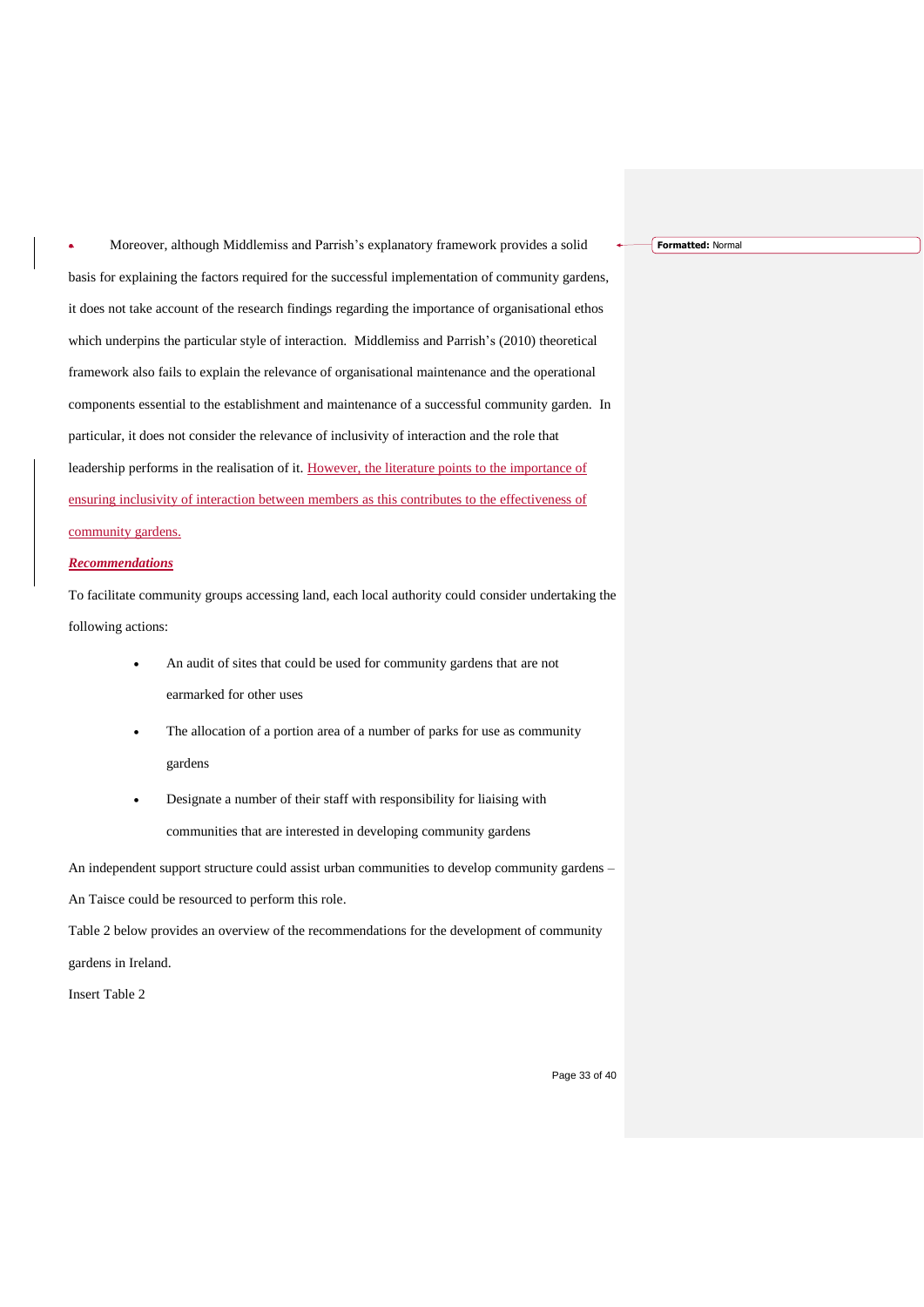Environmental, health and social motives for forming a community garden are articulated. However, food poverty is only mentioned by one interviewee as a motive for becoming involved in the establishment of a community garden. In an epoch where there are number of food bank initiatives in Dublin to address food poverty, it may be timely to undertake research into the potential of community urban agriculture to address food poverty in particular areas. However, food produced from community gardens is not a panacea to addressing food poverty (Pudup 2008). Instead, community gardens should be viewed as one measure in an array of interventions to address food poverty (Donald 2008).

Another area of research would be to examine the extent to which community gardens are grass roots initiatives.

Page 34 of 40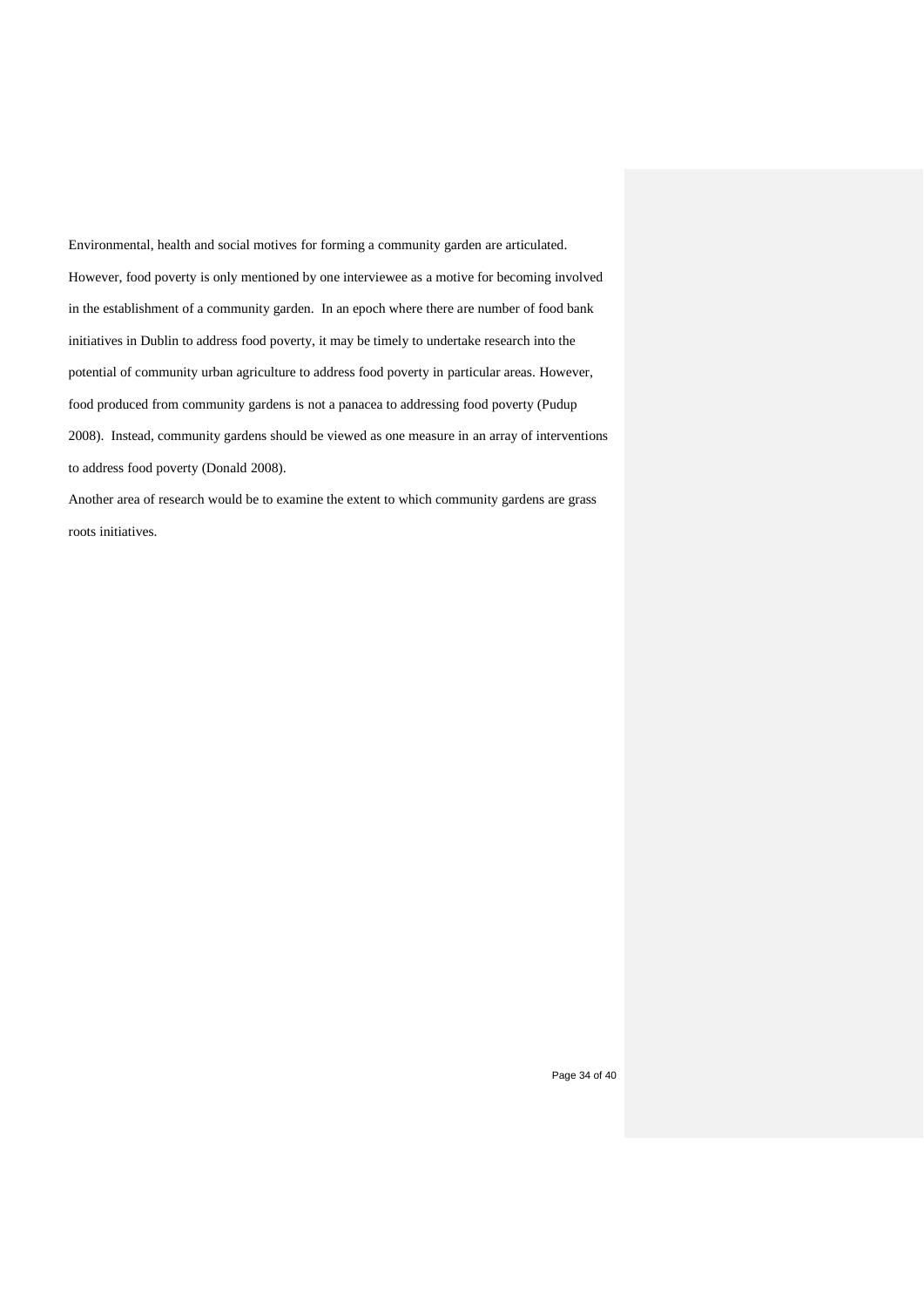#### **References**

- Aptekar S. 2015. Visions of Public Space: Reproducing and resisting social hierarchies in a Community Garden. Sociol.Forum. 30(1): 209-227.
- Braun V, Clarke V. 2006. Using thematic analysis in psychology. Qual. Res. Psychol. 3(2): 77- 101.
- Breen R, Hannan D, Rottman D, Whelan CT. 1990. Understanding contemporary Ireland: state, class and development in the Republic of Ireland*.* London and Dublin: Gill & Macmillan.
- Bromage B, Santilli A, Ickovics, JR. 2015. Organizing With Communities to Benefit Public Health. Am. J. Public Health. 105, 1965–1966.
- Certomà C, Tornaghi C. 2015. Political gardening. Transforming cities and political agency. Local Environ. 20(10): 1123-1131.
- Clavin AA. 2011. Realising ecological sustainability in community gardens: a capability approach. Local. Environ. 16(6): 945-96.
- Cohen J. 1993. Building sustainable public sector managerial, professional, and technical capacity: a framework for analysis and intervention. Harvard Institute for International Development, Harvard University. Development discussion papers, n.473.
- Corcoran M, Kettle P, O'Callaghan C. 2017. Green shoots in vacant plots? Urban agriculture and austerity in post-crash Ireland. An International Journal for Critical Geographies. 16(2): 305-331.
- Drake L, Lawson L. 2015. Results of a US and Canada community garden survey: shared challenges in garden management amid diverse geographical and organisational contexts. Agric Hum Values (2015). 32:241–254
- Eizenberg E. 2012. Actually existing commons: three moments of space of community gardens in New York. Antipode. 44(3): 764-782.
- Evans G, Kantrowitz E. 2004. Socioeconomic status and health: the potential role of environmental risk exposure. Annual Review of Public Health. 23(1), 303-331.
- Ferris J, Norman C, Sempik J. 2001. People, land and sustainability: community gardens and the dimension of sustainable development. Soc. Policy Admin. 35(5): 559-568.
- Follmann A, Viehoff V. 2015. A green garden on red clay: creating a new urban common as s form of political gardening in Cologne, Germany. Local Environ. 20(10): 1148-1174.

Page 35 of 40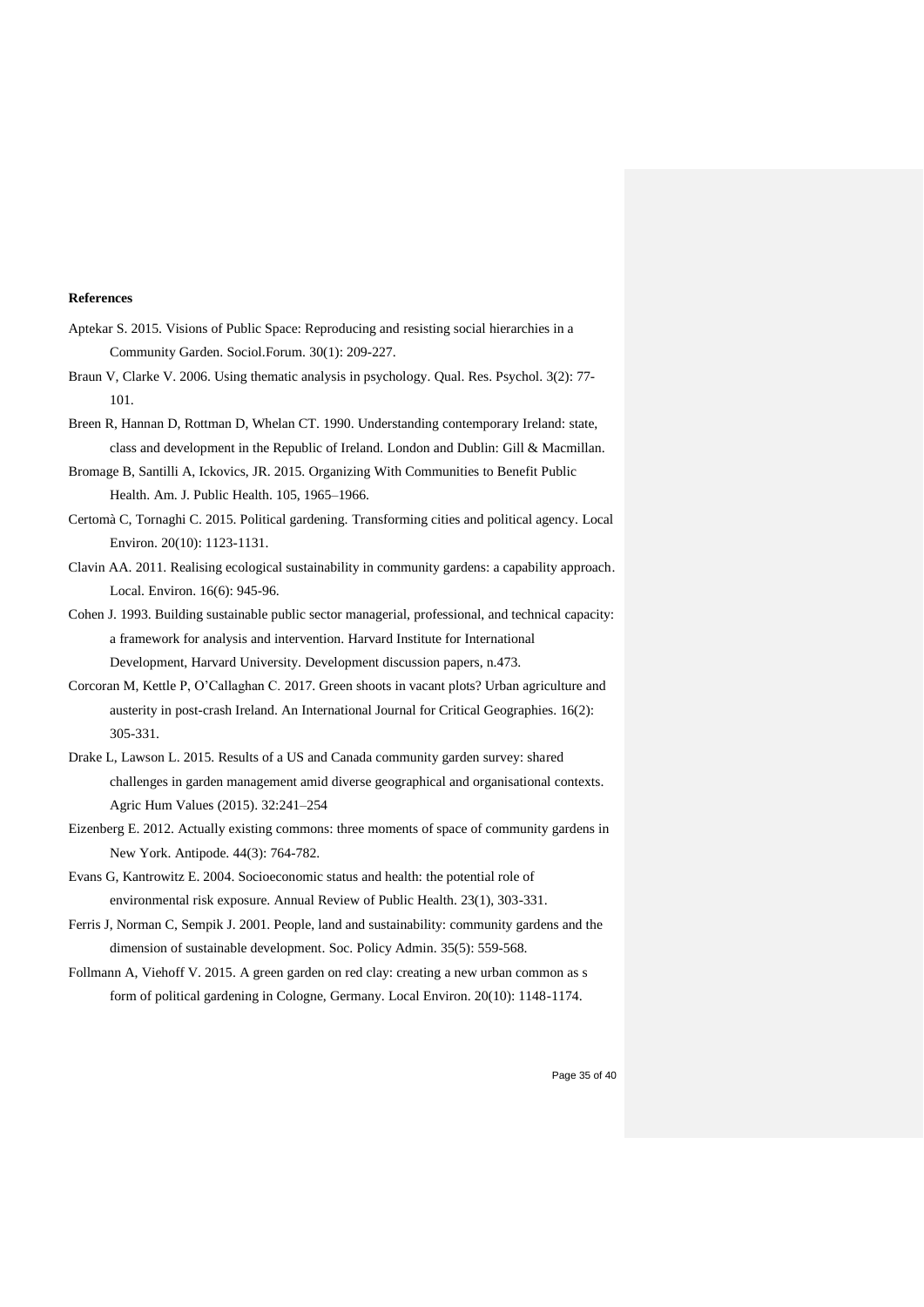- Fox-Kämper A, Wesener D, Sondermann M, McWilliam W, Kirk N. 2018. Urban community gardens: An evaluation of governance approaches and related enablers and barriers at different development stages. Landscape and Urban Planning. 170, 59-68.
- Ghose R, Pettygrove M. 2014. Actors and networks in urban community garden development. Geoforum. 53:93–103.
- Glover T, Shinew K, Parry, D. 2005. Association, sociability, and civic culture: the democratic effect of community gardening. Leis. Sci. 27(1): 75-92.
- Guitart D, Byrne J, Pickering C. 2012. Greener growing: assessing the influence of gardening practices on the ecological viability of community gardens in South East Queensland, Australia. J. Environ. Plan. Manage. 58(2):189-212.
- Healey P, De Magalhaes C, Madanipour A, Pendlebury J. 2003. Place, identity and local politics: analysing partnership initiatives. In: Hajer M, Wagenaar H. (Eds.), Deliberative Policy Analysis: Understanding Governance in the Network Society. Cambridge University Press, Cambridge.
- Hill A. 2011. A helping hand and green thumbs: local government, citizens and the growth of a community-based food economy. Local Environ. 16(6): 539-553.
- Hoffman S, High-Pippert, A. 2010. From private lives to collective action: recruitment and participation for a community energy programme, Energy Policy. 38, 7567-7574.
- Holland L. 2004. Diversity and connections in community gardens: a contribution to local sustainability. Local Environ. 9(3): 285-305.
- Irvine S, Johnson L, Peters, K. 1999. Community gardens and sustainable land use planning study of the Alex Wilson Community garden. Local Environ. 4(1): 33-46.
- Jackson T. 2005. Motivating sustainable consumption: A review of evidence on consumer behaviour and behavioural change. A report to the Sustainable Development Research Network.
- Jacob M, Rocha C. 2021. Models of governance in community gardening: administrative support fosters project longevity. Local Environ. 26 (5): 557-574.
- Jermé ES, Wakefield S. 2013. Growing a just garden: environmental justice and the development of a community garden policy for Hamilton, Ontario. Planning Theory and Practice. 14(3): 295-314.
- Joyce J, Warren A. 2016. A Case Study Exploring the Influence of a Gardening Therapy group on Wellbeing Occupational Therapy in Mental Health. 32(2):203-215
- Keeney G. 2000. On the nature of things: contemporary American landscape architecture. Basel: Birkhäuser.

Page 36 of 40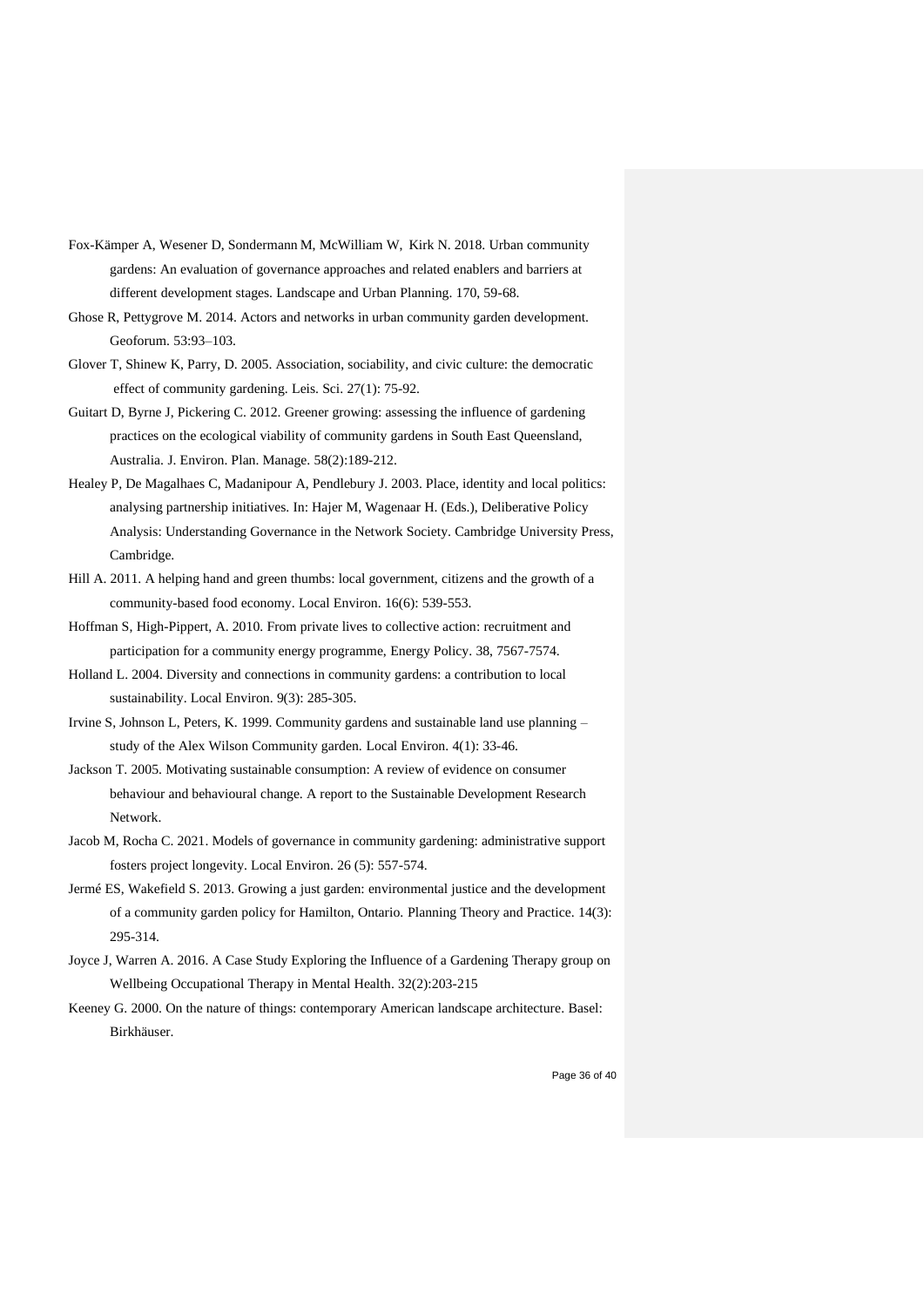- Kingsley J, Foenander E, Bailey A. 2019. "You feel like you're part of something bigger": Exploring motivations for community garden participation in Melbourne, Australia. BMC Public Health. 19:745.
- Kirwan J, Ilbery B, Maye D, Carey, J. 2013. Grassroots social innovations and food localisation: an investigation of the local food programme in England. Global Environmental Change. 23(5): 830–837
- Lennon M, Moore D. 2019. Planning, 'politics' and the production of space: the formulation and application of a framework for examining the micropolitics of community placemaking. Journal of Environmental Policy and Planning. 21(2): 117- 133, DOI: [10.1080/1523908X.2018.1508336](https://doi.org/10.1080/1523908X.2018.1508336)
	-
- Levkoe CZ. 2011. Towards a transformative food politics. Local Environ. 16(7): 687-705.
- MacNeela P. 2008. The give and take of volunteering: motives, benefits and personal connections among Irish volunteers. Voluntas 19: 125–139.
- McIvaine-Newsad H, Porter R. 2013. How does your garden grow environmental justice aspects of community gardens. Journal of Ecological Anthropology. 16(1): 69-75.
- Middlemiss L, Parrish B. 2010. Building capacity for low-carbon communities: the role of grassroots initiatives. Energy Policy*.* 38: 7559-7566.
- Murtagh A. 2010. A quiet revolution? Beneath the surface of Ireland's alternative food initiatives. Irish Geography. 43(2): 149-159, DOI: 10.1080/00750778.2010.515380
- Murtagh A, Ward M. 2011. [Structure and culture: the evolution of Irish agricultural cooperation.](https://ideas.repec.org/a/ags/jlorco/163922.html) [Journal of Rural Cooperation,](https://ideas.repec.org/s/ags/jlorco.html) Hebrew University, Center for Agricultural Economic Research. 39(2): 1-15.
- Nettle C. 2010. Growing community: starting and nurturing community gardens. Adelaide: Health SA, Government of South Australia and Community and Neighbourhood Houses and Centres Association Inc.
- Okvat HA, Zautra A. 2011. Community gardening: a parsimonious path to individual, community, and environmental resilience. Am. J. Community Psychol. 47: 374-387.
- Pringle R. 2015. Moving towards whole settlement energy self-sufficiency in rural communities [dissertation]. Newcastle: Newcastle University.
- Pudup MB. 2008. It takes a garden: cultivating citizen-subjects in organized community garden projects. Geoforum*.* 39(3):1228-1240.
- Robbins C, Rowe J. 2002. Unresolved responsibilities: exploring local democratisation and sustainable development through a community-based waste reduction initiative. Local Gov. Stud*.* 28(1): 37-58.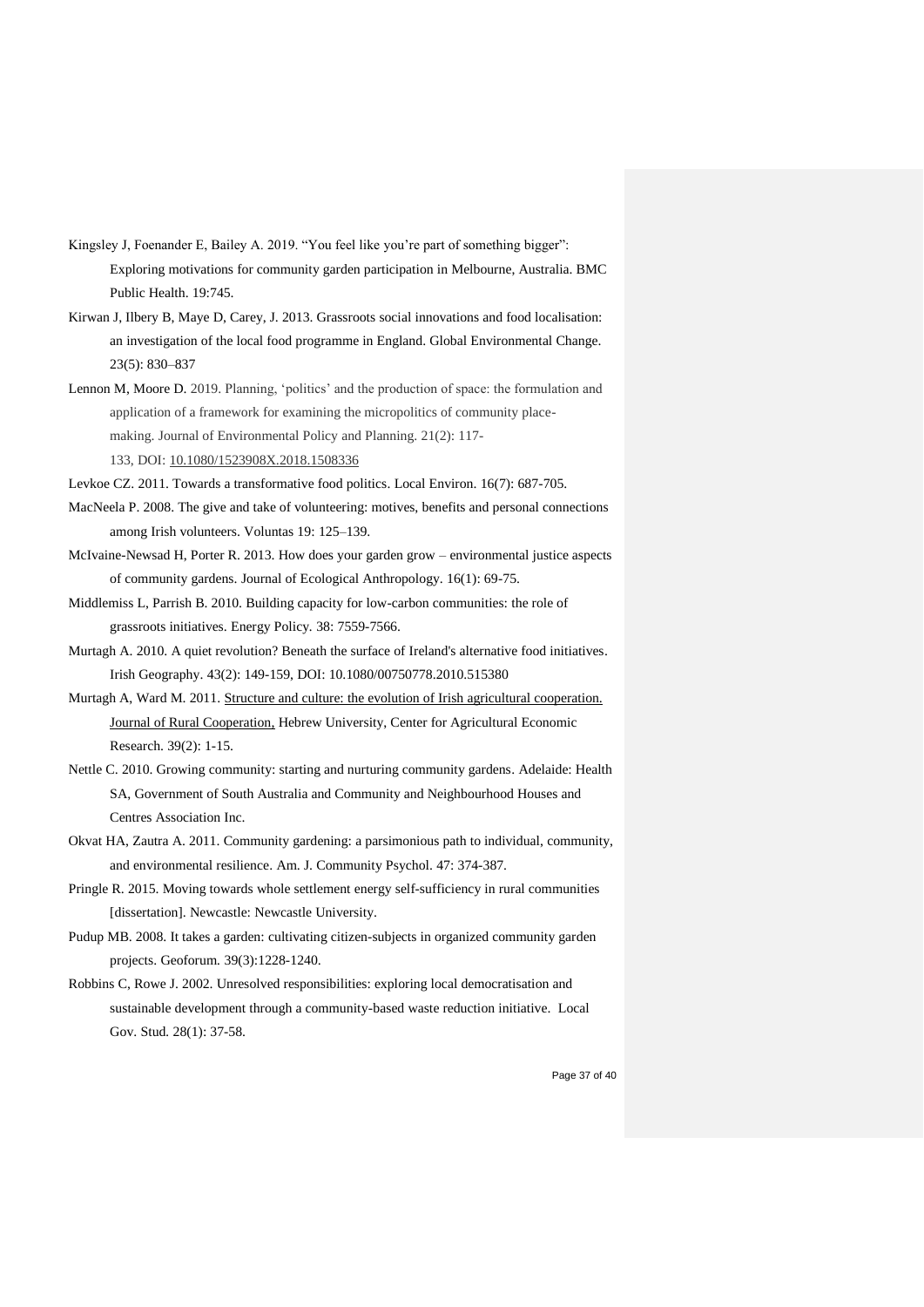- Ruysenaar S. 2013. Reconsidering the 'Letsema Principle' and the Role of Community Gardens in Food Security: Evidence from Gauteng, South Africa. Urban Forum. 24, 219–249.
- Seyfang G. 2007. Growing sustainable consumption communities. The case of local organic food networks. Int. J. Sociol. Soc. Policy. 27(3/4): 120-134.
- Shah T. 1996. Catalysing co-operation: design of self-governing organisations. New Delhi: Sage Publications.
- Stocker L, Barnett K. 1998. The significance and praxis of community-based sustainability projects: community gardens in Western Australia. Local Environ. 3(2):179-189.
- Teig E, Amulya J, Bardwell L, Buchenau J, Marshall A, Litt JS. 2009. Collective efficacy in Denver, Colorado: strengthening neighbourhoods and health through community gardens. Health Place. 15: 1115-1122.
- Traveline K, Humold C. 2010. Urban agriculture and ecological citizenship in Philadelphia. Local Environ. 15(6): 581-590.
- Walker G, Hunter S, Devine-Wright P, Evans R, and Fay, H. 2007. Harnessing community energies: explaining and evaluating community-based localism in renewable energy policy in the UK. Global Environmental Politics. 7(2): 64-82.
- [Wang](https://www.researchgate.net/profile/Xiaohu-Wang-7?_sg%5B0%5D=zdKEnjbvi-m5dmTs3qZB-eFHn2XAhBa-UJIr1AOKHBGXnvs3xxfLrKoAqzQbSSV41V5OJN4.x8MWjWF9Dsf0c-KHuaQnKpn89K6cwBj30ptj2dXLlzswrQl0rzmTYol7D6xoqVSUKri0qO6mYLzoTCOEtDLWAw&_sg%5B1%5D=vRWuRy5EYCO6d439Xt1dBYL9N2ISGNBDD8hlmAzijKJMYGX2eNMJcA0Os8SUaPuKCWv86YU.SOL_cOVmEZZPDdnnDwXnmPSy84Q8VT5tsAmYZYskrr6nxMjodZ8B3fV4XTKD-4GcGpiUASu5hik6fRjaO88YRw) X, Hawkins C, Lebredo N, Berman E. 2012. Capacity to sustain sustainability: a study of U.S. cities. Public Administration Review. 72(6): 841-853.
- Wesener A, Fox-Kämper R, Sondermann M, Münderlein D. 2020. Placemaking in action: Factors that support or obstruct the development of community gardens. Sustainability. 12(2): 657- 686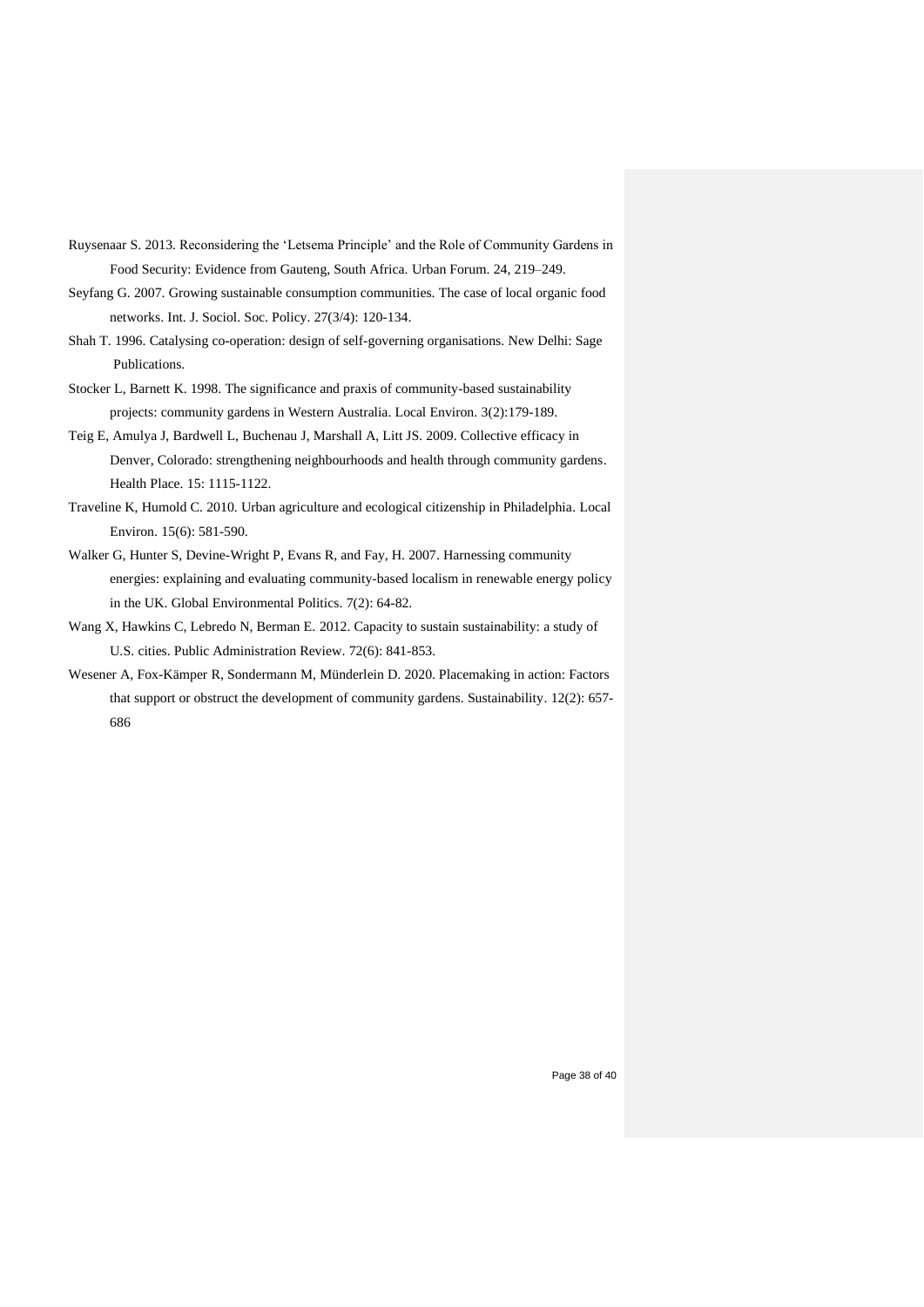#### **Appendix**

# *Core questions used in interviews*

- **1.** How did the concept of a community garden in your locality come about?
- **2.** What were the motivating factors for individuals to develop a community garden?
- **3.** What is the primary focus of the community garden? (Social, economic, education regarding environment)
- **4.** What were the essential skills/expertise required to transform the community garden from a concept to growing food?
- **5.** What were the resources required to establish the community garden?
- 6. Did you require resources and supports from outside your community?
- **7.** What were the challenges encountered in establishing the community garden? How were these overcome?
- **8.** Has the community developed a formal organisational structure? What are the criteria for membership?

The author is grateful to the Golden Jubilee Trust Fund for sponsoring his PhD.

# **Conflict of interest: sample disclosure statements**